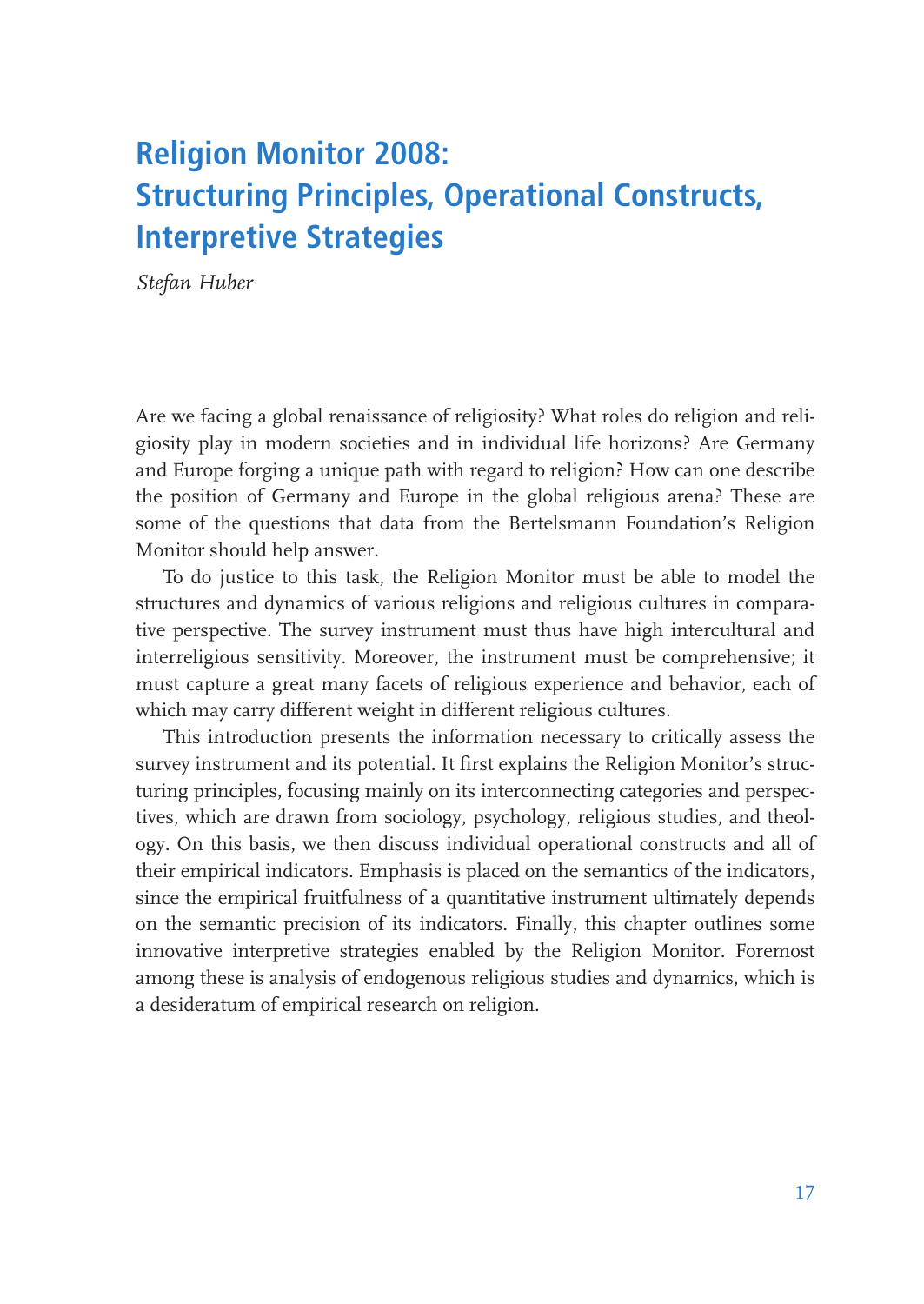# **Structuring principles**

The Religion Monitor is based on a substantial notion of religion (see Pollack 2000) in which the essential quality of religious experience and behavior lies in its connection to transcendence. This connection is not restricted to a theistic concept of transcendence, however. Instead, theistic and pantheistic ideas alike—and their associated forms of practice and experience—are included to ensure the Religion Monitor's validity over as broad an area as possible. Not least, this lets us systematically study how widespread these two religious semantics are, globally and across religions.

The Religion Monitor further considers special features of individual religions. Examples of this include obligatory prayer in Islam and home altars in Hinduism and Buddhism. Finally, the Religion Monitor integrates questions on respondents' religious and spiritual self-understanding. This makes the survey instrument equally sensitive to highly individualized manifestations of religiosity and spirituality that take shape outside of traditional religious forms and contents.

The Religion Monitor integrates theoretical concepts and operational constructs from various disciplines that study religion empirically (including sociology of religion, psychology of religion, religious studies and theology). The common denominator of these categories is that they have empirically proven to be of high value, and that they are well known—at least within their own disciplinary discourses. Given this state of affairs, the Religion Monitor's primary claim to uniqueness lies in its ability to systematically cross-reference and interconnect these categories.

The Religion Monitor's interdisciplinary taxonomy is constructed on the basis of three principles that rely on an interdisciplinary model of religiosity (Huber 2003) and have already been applied in the "Structure of Religiosity Test" (S-R-T, Huber 2006; 2008b and c):

From the sociology of religion comes the question of what general social form religiosity takes. Corresponding to this, the first principle of construction is the distinction among six core dimensions of religion.

From the psychology of religion comes the question of how relevant religiosity is to an individual's cognitive and emotional system. Corresponding to this, the second principle of construction is the distinction among three qualitatively distinguishable levels of centrality.

From theology and religious studies comes the question of the materiality of religiosity and its resultant inner logic. Corresponding to this, the third principle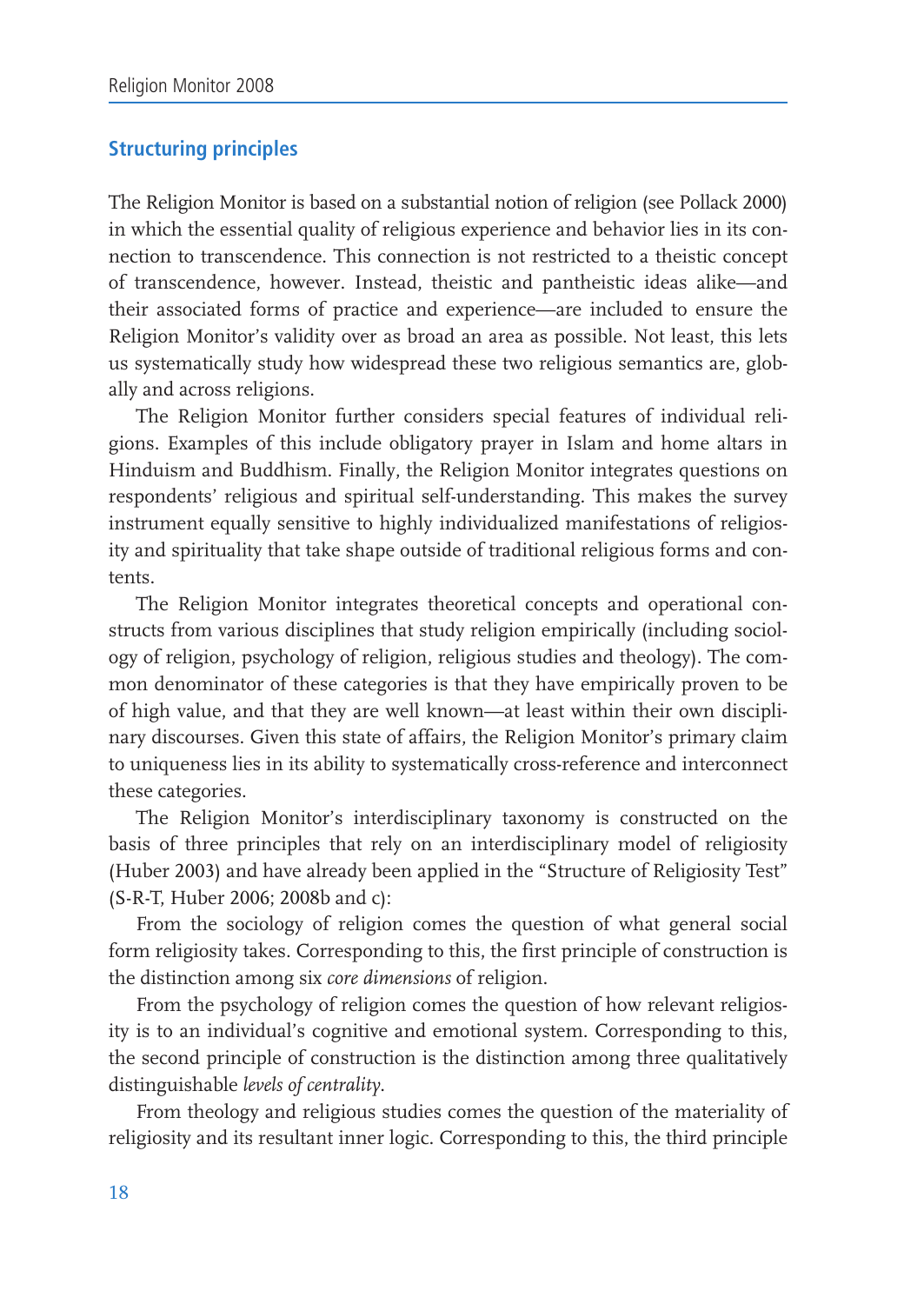of construction is the distinction between the general and specific "Gestalt" of the contents of religiosity. Theistic and pantheistic foundational religious semantics are each considered here in connection with the general Gestalt of religiosity.

Table 1 shows the interconnections between these principles of construction and the "location" of the operational constructs that follows from them.

|                     |                        | Contents                                              |                               |                                                                                                           |  |
|---------------------|------------------------|-------------------------------------------------------|-------------------------------|-----------------------------------------------------------------------------------------------------------|--|
|                     |                        | General                                               |                               | <b>Specific</b>                                                                                           |  |
|                     |                        | <b>Foundational semantics</b>                         |                               | (themes, approaches, attitudes,<br>styles)                                                                |  |
|                     |                        | <b>Theistic</b>                                       | Pantheistic                   |                                                                                                           |  |
| Core                | Intellect              | Interest in religious matters                         |                               | Religious reflexivity, religious<br>quest, theodicy, spiritual and<br>religious books                     |  |
| dimensions          |                        | religious socialization <sup>a</sup>                  |                               |                                                                                                           |  |
|                     | Ideology<br>(belief)   | Belief in God or something divine                     |                               | God-concepts, worldviews,<br>religious pluralism, religious<br>fundamentalism, further<br>religious ideas |  |
|                     | <b>Public practice</b> | Church service, communal prayer,<br>spiritual rituals |                               | Religious affiliation                                                                                     |  |
|                     |                        | Religious socialization <sup>a</sup>                  |                               |                                                                                                           |  |
|                     | Private practice       | Prayer                                                | Meditation                    | Obligatory prayers, Puja, family                                                                          |  |
|                     |                        | Religious socialization <sup>a</sup>                  |                               | altar, interreligious practice                                                                            |  |
|                     | <b>Experience</b>      | One-to-one<br>experience                              | Experience of<br>being at one | Religious feelings                                                                                        |  |
| <b>Consequences</b> |                        | General relevance of religion<br>to everyday life     |                               | Relevance of religion in<br>eleven areas of life                                                          |  |
| <b>Centrality</b>   |                        | Centrality scale (C-scale) <sup>b</sup>               |                               | Religious and spiritual                                                                                   |  |
|                     |                        | Religious socialization                               |                               | self-concept, importance of<br>religious area of life                                                     |  |

#### Table 1: Taxonomy of the Religion Monitor 2008

a The indicators for analyzing dimension- and gender-specific aspects of religious socialization processes are integrated into the Religion Monitor's online tool only (www.religionsmonitor.com).

b The centrality scale consists of the indicators in the blue-shaded cells.

The backbone of the Religion Monitor consists of six core dimensions of religiosity as defined by the sociology of religion: intellect, ideology (belief), public practice, private practice, experience and consequences for everyday life. They denote general social forms through which religious experience and behavior are expressed. Representative studies in the sociology of religion have substantiated their rela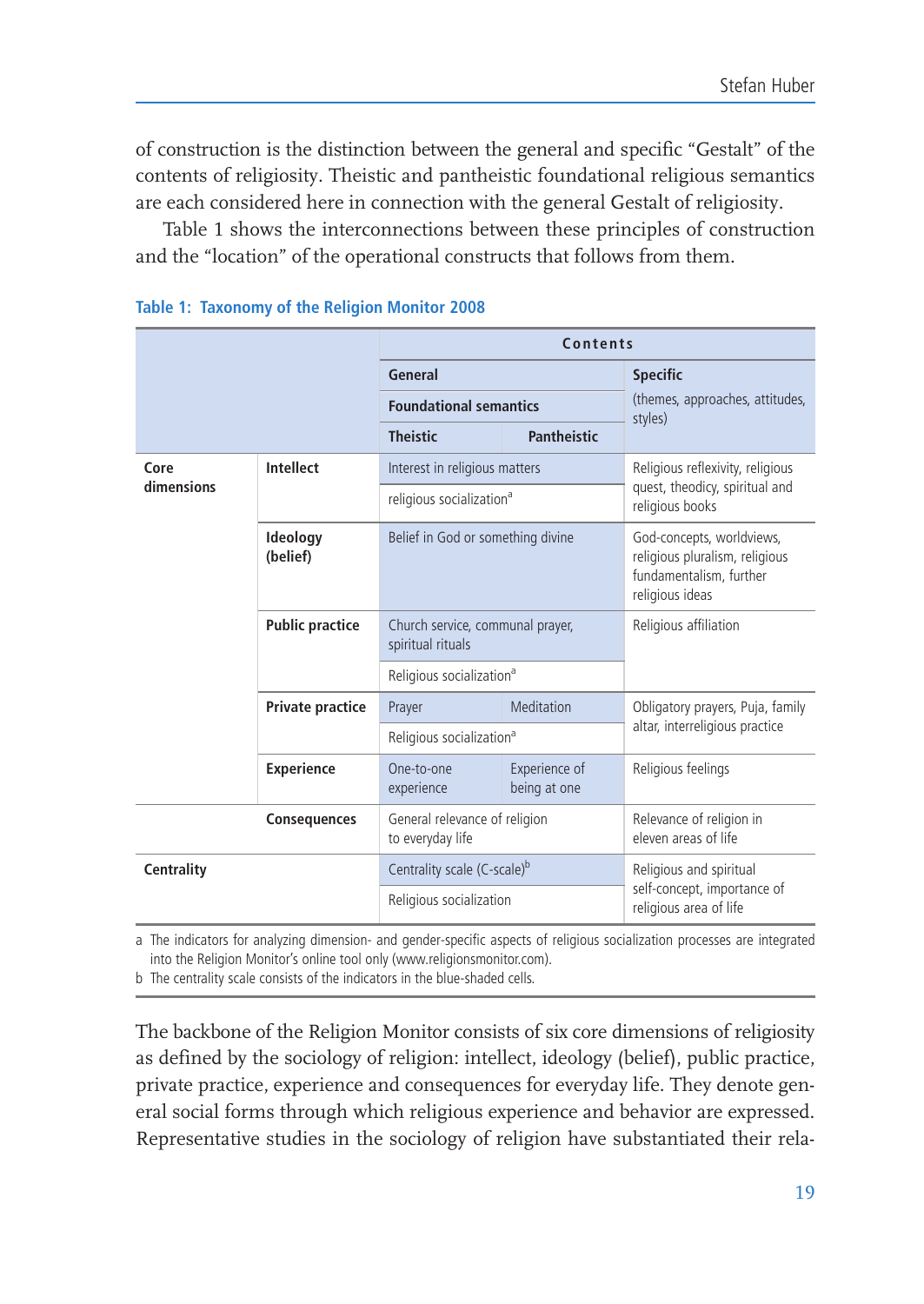tive autonomy (Glock 1962; Stark and Glock 1968; for an overview see Huber 1996, 2003). For this reason alone it is absolutely necessary to consider all six forms of expression if one hopes to obtain a reasonably valid and differentiated picture of the individual as well as of the social relevance of religiosity. The six core dimensions are found in all religious cultures, albeit with varying weight. They thus also lend themselves as a general comparative framework and tertium comparationis for interreligious comparisons (Krech 2006).

The core dimensions from the sociology of religion define the first six lines of the schema in Table 1. They can be operationalized only through specific contents through which religiosity assumes a concrete Gestalt. This brings into play the expertise of disciplines that deal with the material aspects of religiosity, namely, religious studies and theology. When operationalizing the core dimensions with regard to their content, the Religion Monitor consistently distinguishes between their general intensity and specific themes. For example, with regard to religious experience, the questions initially ask about the general intensity of both basic forms, one-to-one experience and an experience of being-atone. Only in a second iteration does the survey make further distinctions within the universe of religious experience's specific content (e.g., security or fear). The Religion Monitor operationalizes the specific content of religiosity in the form of themes, cognitive schemes, approaches, attitudes and styles.

Defining the foundational religious semantics that are capable of being highly generalized across different religious cultures is a precondition for drawing the basic distinction between the general intensity and specific contents of each core dimension. The concept of foundational religious semantics refers to the basic categories of transcendence that help structure additional religious content and that are thus able to organize religious experience and behavior. The Religion Monitor distinguishes between theistic and pantheistic semantics in this regard.

In theistic semantics, transcendence is construed in the Gestalt of a "counterpart" who can be addressed in prayer and experienced as an interactive entity in daily life. This gives the relationship to transcendence a dialogical structure. In pantheistic semantics, by contrast, transcendence is construed in the Gestalt of an omnipresent principle that can be accessed in contemplative practices and experienced in daily life as inner strength. The relationship to transcendence thus takes on a participatory structure.

Finally, scales for representing the centrality of religiosity to an individual's personality can be constructed by equally weighting the measurements of general intensity for the first five core dimensions (see the left column in Table 1). At this date, we have three versions of the C-scale with 10, 15 and 7 indicators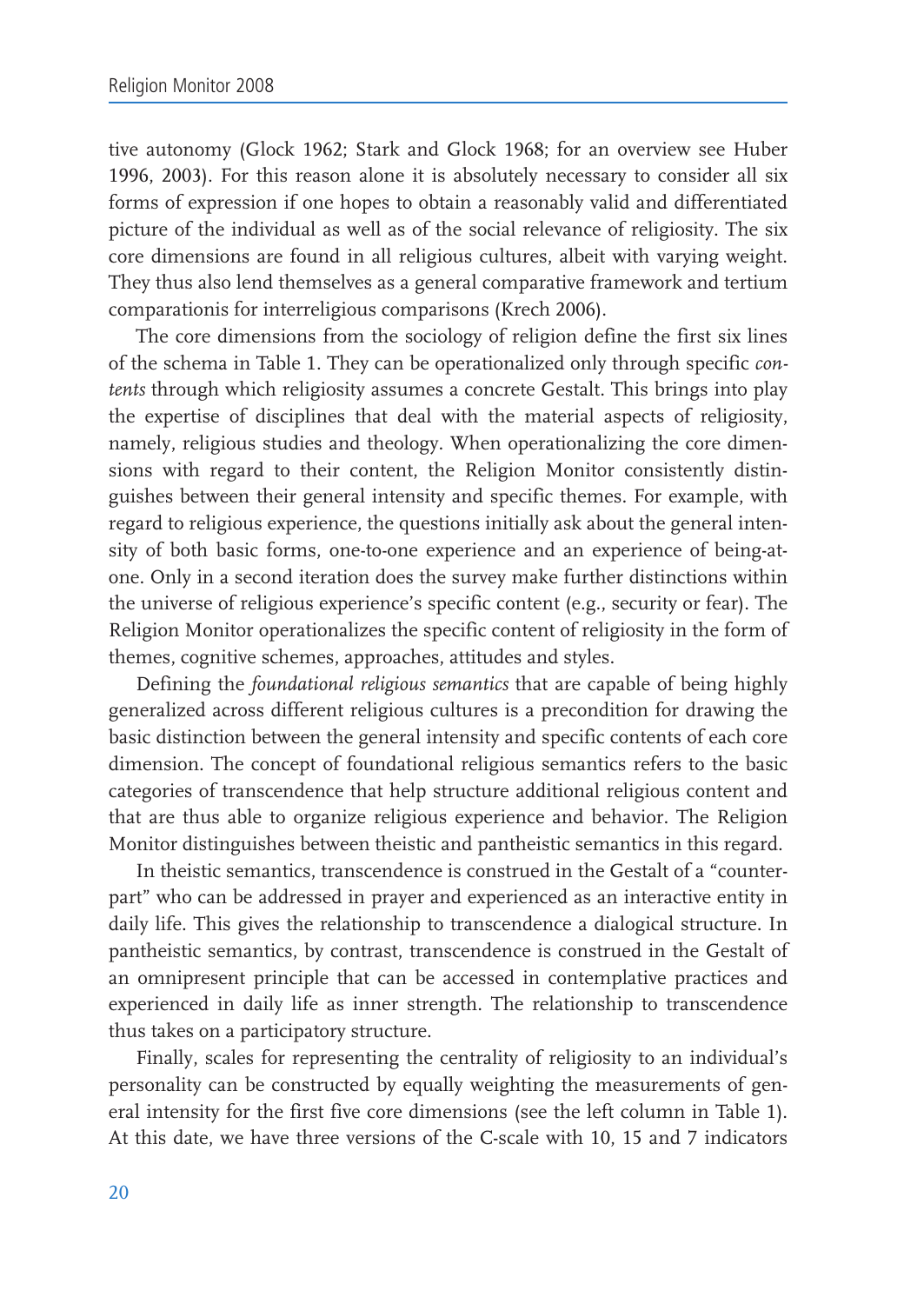(Huber 2003, 2004, 2008c). The psychology of religion comes into play with the centrality concept. One of the basic questions in this discipline is how religiosity is anchored in the psychic organization of a personality (Allport 1950; Allport and Ross 1967). Three groups can be distinguished according to ideal types.

- In the first group, the personal religious system holds a central position. Reli- $\bullet$ gious content can affect the depths of personality, penetrate numerous realms of life, and exert an autonomous, consistent, and continuous influence on general experience and behavior. This group can be classified as highly religious.
- In the second group, the personal religious system holds merely a subordinate position within the personality's cognitive and emotional architecture. Though religious content can indeed be found in the person's life-horizon, it cannot be expected to have a clearly determinant effect on experience and behavior. Religion plays more of a background role. This group can be classified as religious.
- In the third group, religious content does not appear in the individual lifehorizon, or it does so only sporadically. The presence of religiosity remains so weak that one cannot speak of the personality having an independent religious system-or if so, only for comparative purposes. This third group can be classified as non-religious.

# **Operational constructs**

The Religion Monitor's operational constructs are listed in the second and third columns of Table 1. They will be discussed row by row. I will begin my description of each by defining the social expectation that constitutes a core dimension as a social form. I then identify the psychological medium through which an individual actualizes the social expectation. This sociological and psychological localization basically describes the framework in which religious content can take on social and psychic form.

With this in mind, in the following I first describe the operational constructs that enable measurement of the general intensity of each core dimension. Here I rely especially on the ideas of Glock (1962) and Stark and Glock (1968), since their theory provides the historical point of departure for discussing and operationalizing these dimensions. I then look at the options that the Religion Monitor offers for specifying the content of a core dimension.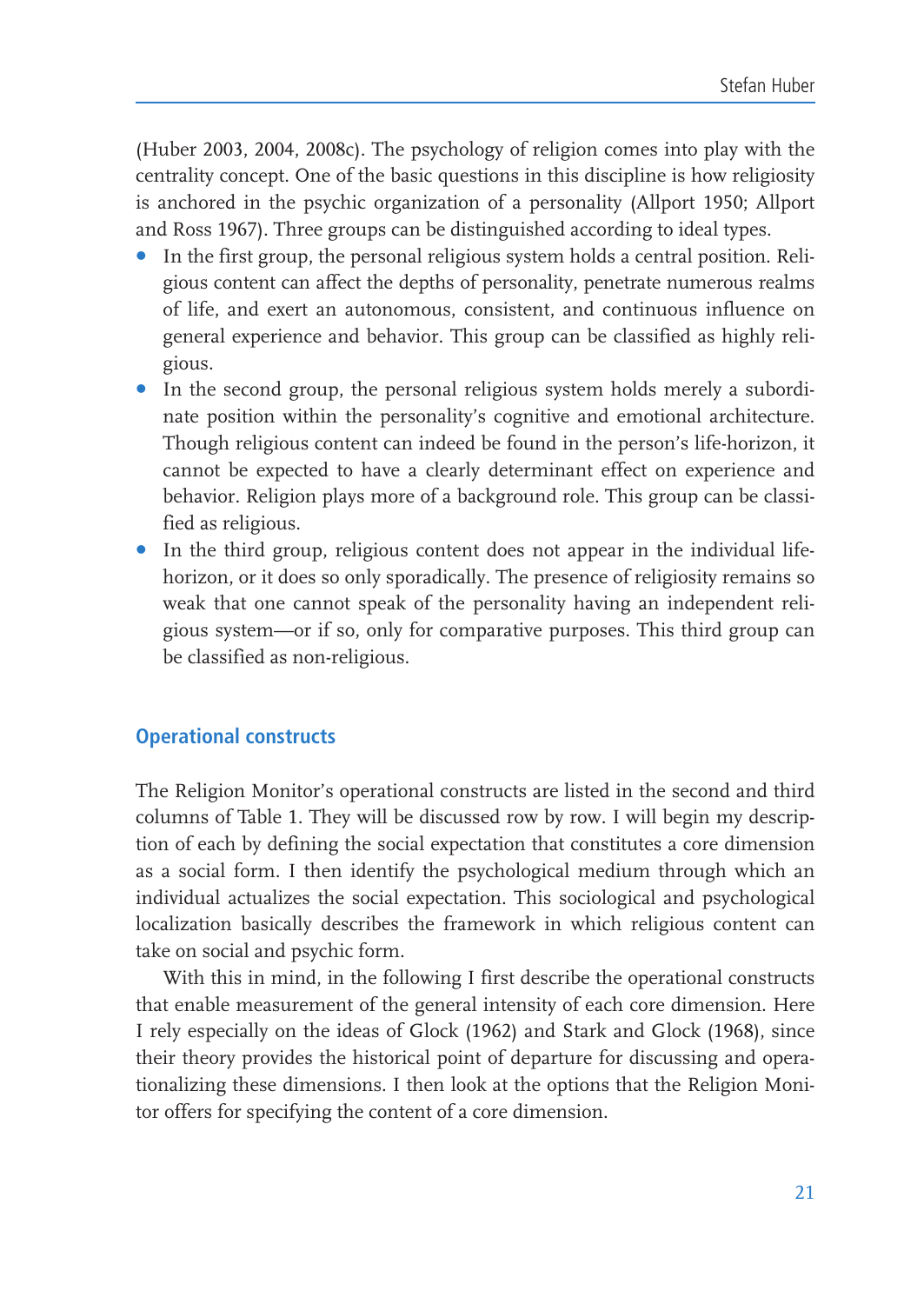# Intellectual dimension

From a sociological perspective, the intellectual core dimension refers to the social expectation that people have some knowledge of religion, and that they can say something about their views on transcendence, religion and religious questions. In psychological terms, this is manifested through the medium of thinking. Religiosity is thus expressed in this dimension by structures of knowledge as well as by patterns of thought and interpretation.

In Glock's empirical research (1962), this dimension was restricted to the scope of an individual's religious knowledge. That is why the intellectual dimension is sometimes equated with religious knowledge in the scholarly literature. However, on the basis of its inner logic, the intellectual dimension should be understood much more broadly. It also refers to the intensity with which an individual deals with religious questions and the Gestalt of their deliberations. This is why concepts such as the "quest," which comes from social psychology (Batson 1976; Batson and Schoenrade 1991a and b) and implies a searching engagement with religious and existential questions, can be assigned to this dimension.

From the perspective of philosophical anthropology, the intellectual dimension is based upon the human capacity to reflect on God and or transcendence. It thus appears to be a direct expression of what Max Scheler referred to as "Weltoffenheit" (Scheler 1928) or Helmuth Plessner called the "excentric positionality" of human existence (Plessner 1928). If this is understood to be an anthropological constant, then the intellectual dimension of religiosity should inherently pose the greatest resistance against secularization tendencies (compared to the other core dimensions).

#### General intensity

The Religion Monitor measures the general intensity of the intellectual dimension with two indicators (Table 2). Their semantics are independent of confessional or religious affiliation. They can therefore be applied across religions and can also represent the degree to which excentric positionality has a religious resonance with those respondents who are not members of a religious community. The more strongly this construct is expressed, the greater the likelihood that the individual has formed a consistent system of religious convictions that is integrated into his or her overall philosophy of life and that can be flexibly applied to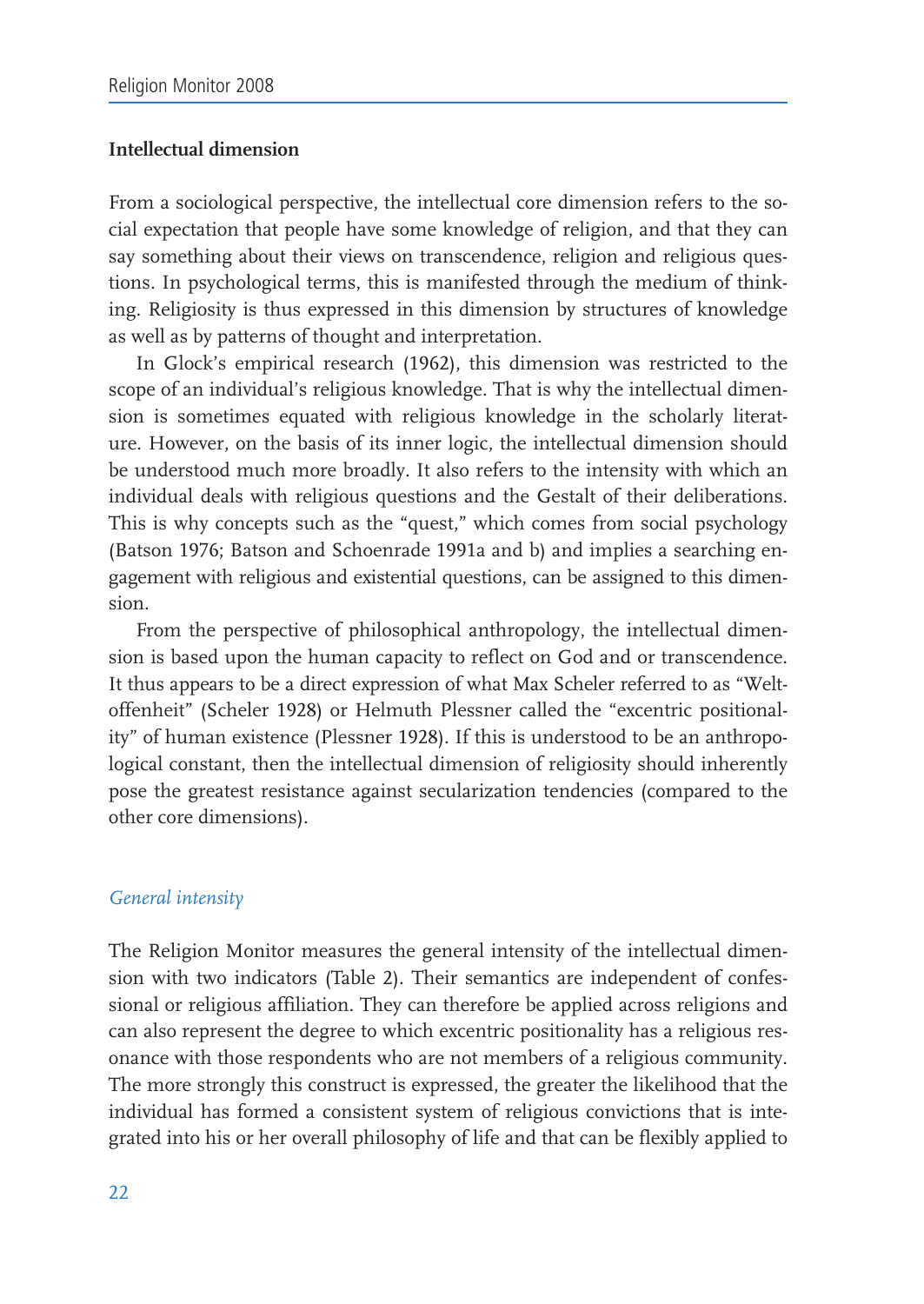various areas of life. This construct accordingly also provides information on a person's capacity for religious interpretation.

#### Table 2: Indicators for the general intensity of the intellectual dimension

- 1. How interested are you in learning more about religious issues?<sup>a</sup>
- 2. How often do you think about religious issues?<sup>b</sup>

b Response categories are never-rarely-occasionally-often-very often. These responses are also used for all other questions that ask about the individual frequency of a trait. The only exceptions to this are the questions on public and private religious practice; see Tables 11 and 12.

### Specific themes

The ways in which people grapple intellectually with religion cannot be inferred from the general intensity of the intellectual dimension. For example, this can take on a reflective form, but also an affirmative one. Thus, an interest in religious questions does not necessarily imply that the individual will self-critically reflect on them. In the context of religious plurality, however, self-critical reflection on religious questions appears to be precisely the sort of trait that is important for interreligious dialogue and understanding. The Religion Monitor thus includes a short scale for measuring "religious reflexivity" (Table 3) and three individual indicators for "religious quest" (Table 4).

The scale for religious reflexivity comes from the S-R-T. Its construction is based on a critique of previous ways of operationalizing the quest concept (Huber 2003: 71-77). It controls for all confounders with an agnostic worldview and concentrates wholly on the reflective form of religious thought processes. Supplementing this, the three items in Table 4 operationalize other specific themes in the intellectual dimension. A preoccupation with theodicy can be viewed as an indirect indicator for religious questing. The second item, by contrast, asks directly about the self-understanding of "religious seekers."

#### Table 3: Indicators for the short scale for "religious reflexivity"

- 1. How important is it for you to consider religious issues from different perspectives?
- 2. How often are you critical towards religious teachings you in principle agree with?
- 3. How often do you rethink certain aspects of your religious views?

a Response categories are not at all-not very much-moderately-quite a bit-very much so. These responses are also used for all other questions that ask about the individual strength of importance of a trait.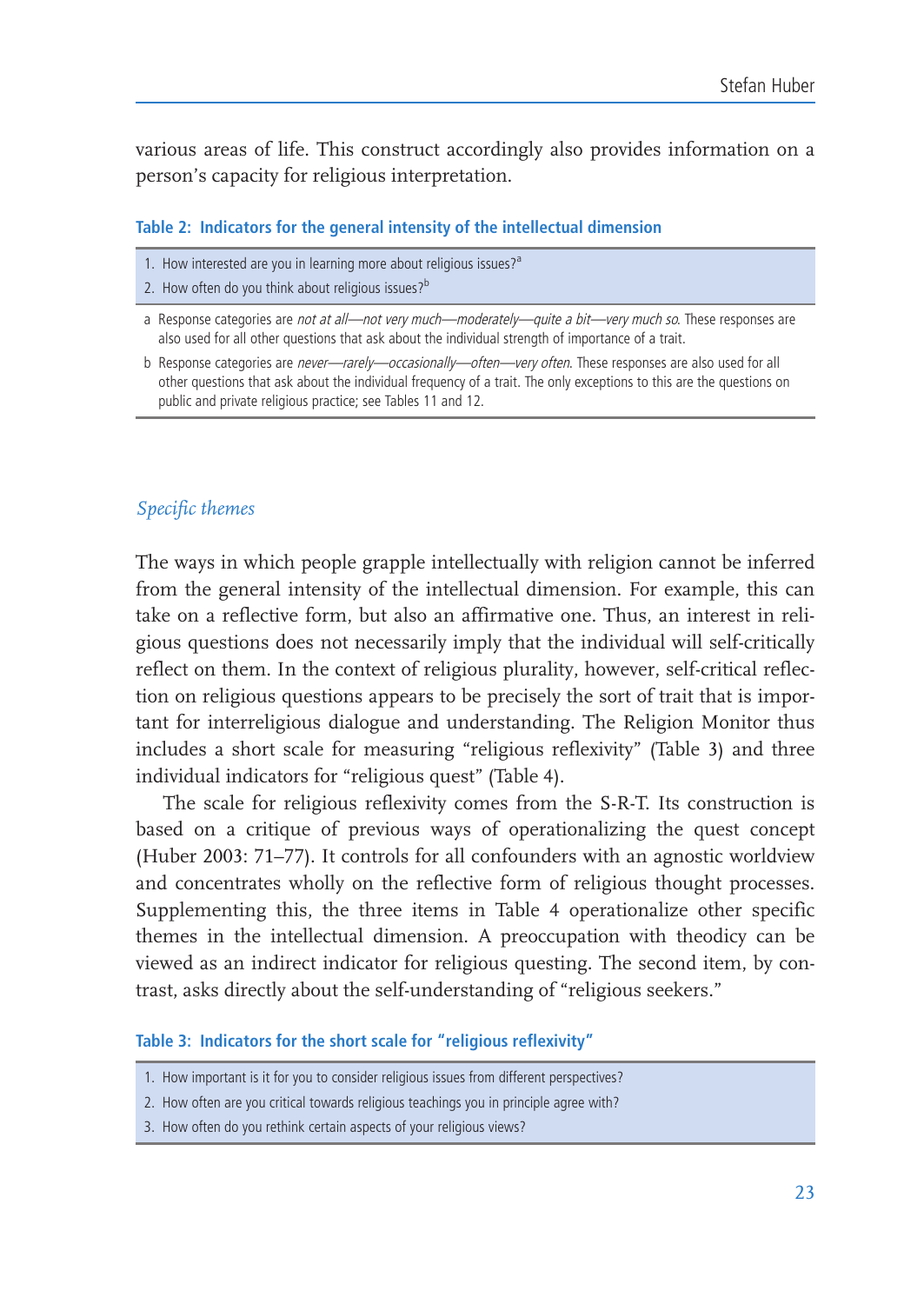#### Table 4: Additional indicators for specific themes in the intellectual dimension

- 1. How often do you think about suffering and injustice in this world?
- 2. To what extent are you looking for something in your religious beliefs?
- 3. How often do you read religious or spiritual books?

# Religious ideology

The core dimension of ideology refers to the social expectation that religious individuals have a set of empirically unverifiable beliefs regarding the existence and nature of a transcendent plane of reality. This dimension manifests itself psychologically through the medium of belief. Religiosity is thus a phenomenon of socially shared ideas about paradigms of plausibility.

The semantic universe of religious beliefs and the doctrines that can be derived from them is basically infinite. This is fundamentally connected to the inner logic of theological thinking. For any theological position, a well-founded opposing position can be constructed. Kant paradigmatically worked through this problem in his exposition of the Transcendental Dialectic in his Critique of *Pure Reason.* The dynamic of theological thinking is thus not subject to any internal limits. In light of this problem, empirical studies of the ideological dimension face the basic question of which criteria can be used to structure the universe of religious beliefs in order to operationalize it. Glock (1962) proposed distinguishing three thematic areas in religious ideology:

- the existence and nature of God
- divine will with respect to humans
- human behavior in light of its divine purpose

Glock's taxonomy was implemented empirically in a large-scale study by Stark and Glock (1968). It has hardly been used since then, nor has it initiated an ongoing theoretical discussion. In addition, it suffers from several serious flaws. First, Stark and Glock did not distinguish between aspects of the existence and nature of transcendence. Their findings on these two aspects are thus mutually confounded and cannot be unequivocally interpreted. Furthermore, it appears that the second and third classes of statements about faith cannot be neatly distinguished, empirically. This calls into question their taxonomy's operational utility. Finally, one must question whether their proposed tripartite distinction relies too heavily on a Christian theological paradigm. This limits its usefulness in an interreligious context.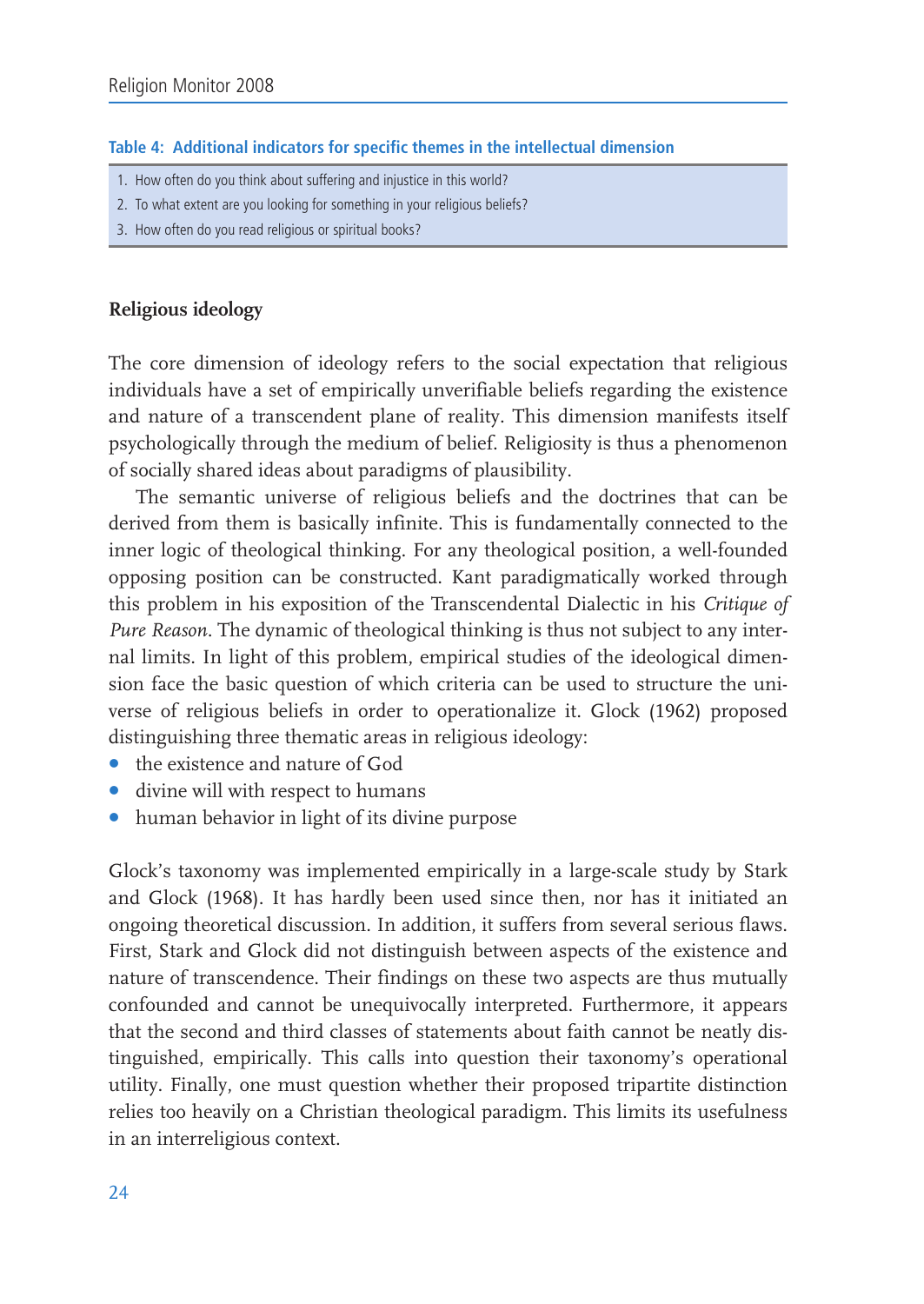Despite all these criticisms, we should emphasize Glock's achievement in even raising the question of general criteria for operationally structuring the semantic universe of religious ideology. The Religion Monitor uses two principles to this end:

- It analytically and operationally distinguishes the question of the existence of transcendence from the question of its nature.
- It defines operational religious subuniverses corresponding to particular theological problems, which hold alternative theological positions on those problems

The first principle reflects the taxonomy of the Religion Monitor, which distinguishes between general intensity and specific themes for each core dimension. The general intensity of the ideological dimension is operationalized only with regard to belief in the existence of a transcendent plane of reality. The nature of transcendence, by contrast, is differentiated by operationalizing specific themes. The second principle comes into play here: the definition of self-contained operational subuniverses. One example of this is the inventory of conceptions of the divine by which alternative beliefs are operationalized.

# General intensity

Operationalization of the ideological dimension's general intensity concentrates entirely on the plausibility of the existence of a transcendent plane of reality that extends beyond the empirical realm. This is the precondition for the nature of transcendence being psychologically relevant on the level of its content. In general, we can presuppose a correlation between the overall plausibility of transcendence and the psychological potential of religious doctrine and religious ways of interpreting the world.

The Religion Monitor represents the general intensity of the ideological dimension with two indicators (Table 5). The first indicator asks about the plausibility of central religious symbols. The equal weight placed on "God" and "something divine" is intended to ensure that this item will be sensitive to both theistic and pantheistic ways of constructing transcendence. The second indicator focuses on the plausibility of transcending the bounds of death. The survey's scope of validity is expanded here by integrating a variety of religious concepts (such as immortality, resurrection and reincarnation).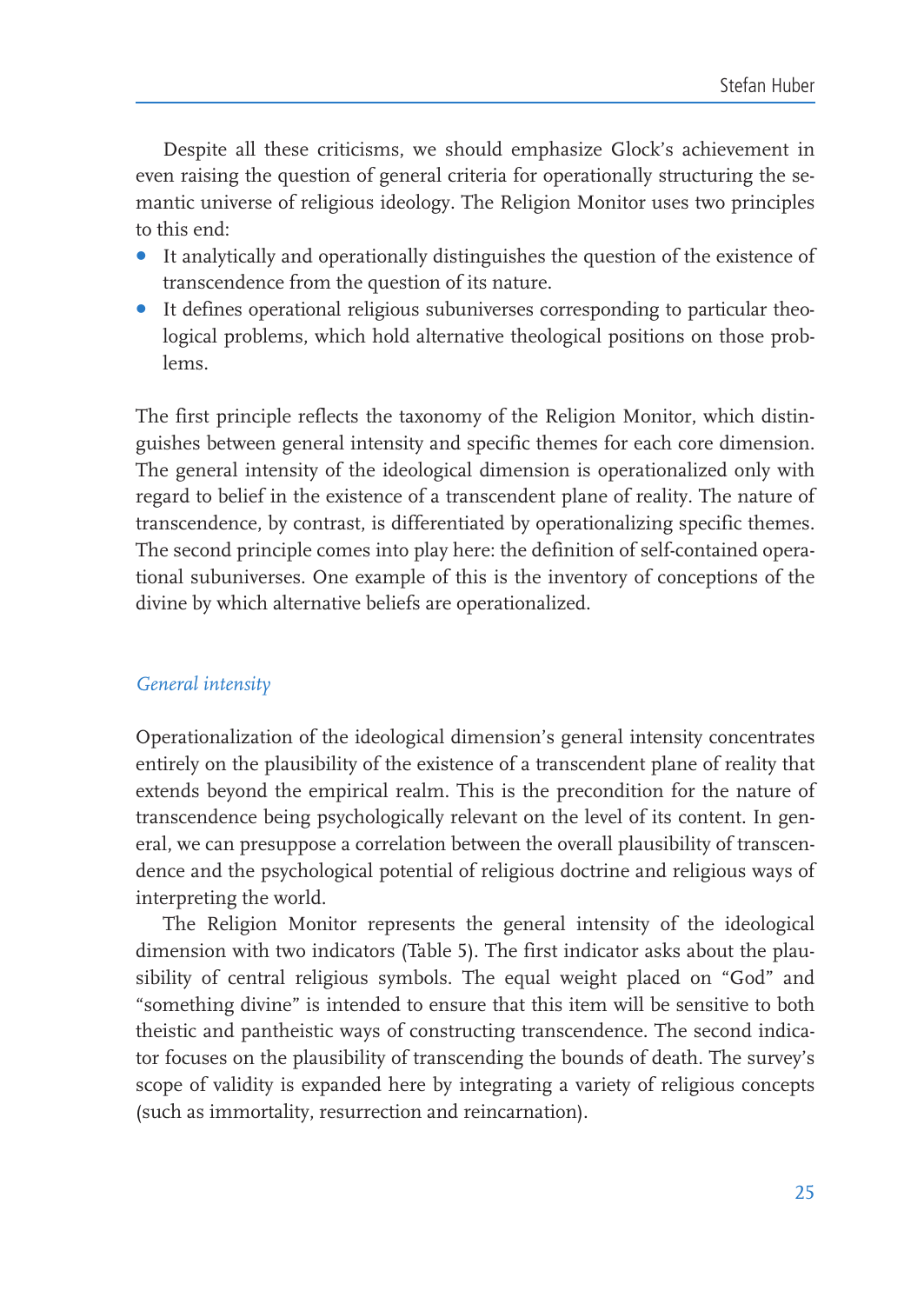#### Table 5: Indicators for the general intensity of the ideological dimension

- 1. To what extent do you believe in God or something divine?<sup>a</sup>
- 2. To what extent do you believe in an afterlife-e.g. immortality of the soul, resurrection of the dead or reincarnation?
- a For respondents who belong to Hindu or Buddhist religious cultures, "deities" is used.

# Specific themes

The plausibility of the existence of a transcendent plane of reality is the necessary condition for the subjective relevance of statements about faith that further specify the nature of this reality. Only if people "believe" can the specific content of their faith be relevant. The Religion Monitor operationalizes four sets of themes in the realm of religious ideology: conceptions of the divine (Table 6), worldviews (Table 7), religious pluralism (Table 8), and religious fundamentalism (Table 9). Additional religious beliefs are also operationalized (Table 10).

In the context of a substantial notion of religion, "God" and/or "the divine" ranks as central symbols. Conceptions of the divine thus fulfill a structuring function in the ideological construction of transcendence. The Religion Monitor operationalizes seven conceptions of the divine (Table 6), the first six of which are taken from the S-R-T. The indicators are intended to depict basic variants of the modern discussion of the conception of the divine. In this respect, they each represent a religious subuniverse.

These conceptions of the divine are not operationalized as mutually exclusive alternatives but rather as ways of accessing transcendence that can resonate to different degrees with different individuals. With this method, from the individual weighting of these conceptions of the divine we can deduce how they are interrelated in the subjective construction of transcendence. The analysis thus targets configurations of conceptions of the divine that occur empirically. In addition to atheistic ("idea/imagination") and Kantian ("value") constructionswhich basically mirror the Enlightenment's radical and moderate approaches to criticism of religion—the survey presents conceptions of the divine that theoretically correspond more to theistic ("person," "higher power") and pantheistic ("law," "energy," "nature") concepts of transcendence.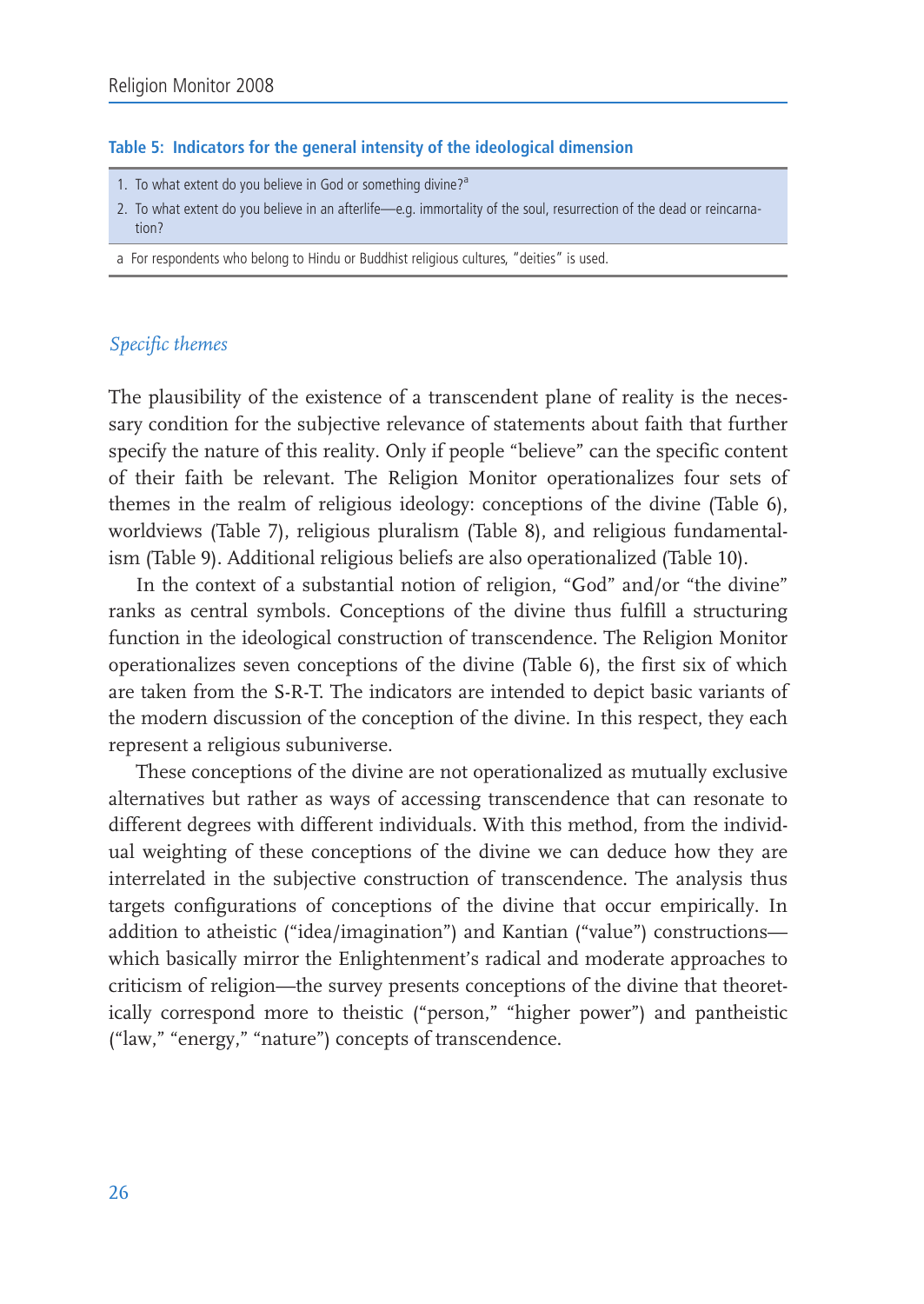#### Table 6: Inventory of conceptions of the divine

To what extent do you agree with the following conceptions about God or the divine?

- 1. God or the divine is nothing more than a product of the human imagination with no reality in itself. (agreement)<sup>a</sup>
- 2. God or the divine is like a law, which is valid throughout eternity. (agreement)
- 3. God or the divine is like energy flowing through everything. (agreement)
- 4. God or the divine is like a person you can speak to. (agreement)
- 5. God or the divine is like a higher power. (agreement)
- 6. God or the divine is like the greatest possible value. (agreement)
- 7. God or the divine is nature. (agreement)

a Response categories are totally agree—tend to agree—have no definite opinion—tend to disagree—totally disagree. These responses are also used for all other questions that ask the respondent to agree or disagree with a statement. To distinguish these questions from the "importance" questions, they are identified below with the label "agreement."

The inventory of worldviews (Table 7) was developed in Holland (Felling, Peters and Schreuder 1979, 1982, 1987) and has been used in many representative studies. Theoretically, it focuses on the secularization thesis. Factor analysis shows that this inventory distinguishes among three worldviews (Meulemann 2007):

- Christian worldview (theism, deism): Table 7, items 1-3
- Immanent worldview (existentialism, naturalism): Table 7, items 4–6
- Agnosticism: Table 7, item 7

#### **Table 7: Inventory of worldviews**

The following statements are about conceptions of whether there is some higher reality beyond the world in which we live. Please indicate how strongly you agree with each statement.

- 1. There is one God that wants to be our God. (agreement)
- 2. Life has only significance because there is a God. (agreement)
- 3. Life has significance because there is something after death. (agreement)
- 4. Life only has significance if you make it significant yourself. (agreement)
- 5. Ultimately our life is determined by the laws of nature. (agreement)
- 6. Life is just part of the natural evolution. (agreement)
- 7. In my opinion life has little significance. (agreement)

The scale for intensity of pluralistic and fundamentalist religious attitudes expresses possible positions that can be taken on the relationship between different religious traditions. Determining these positions can be viewed as a theological problem superordinate to the two operational constructs. Both constructs have great social relevance in view of globalization and the trend toward multi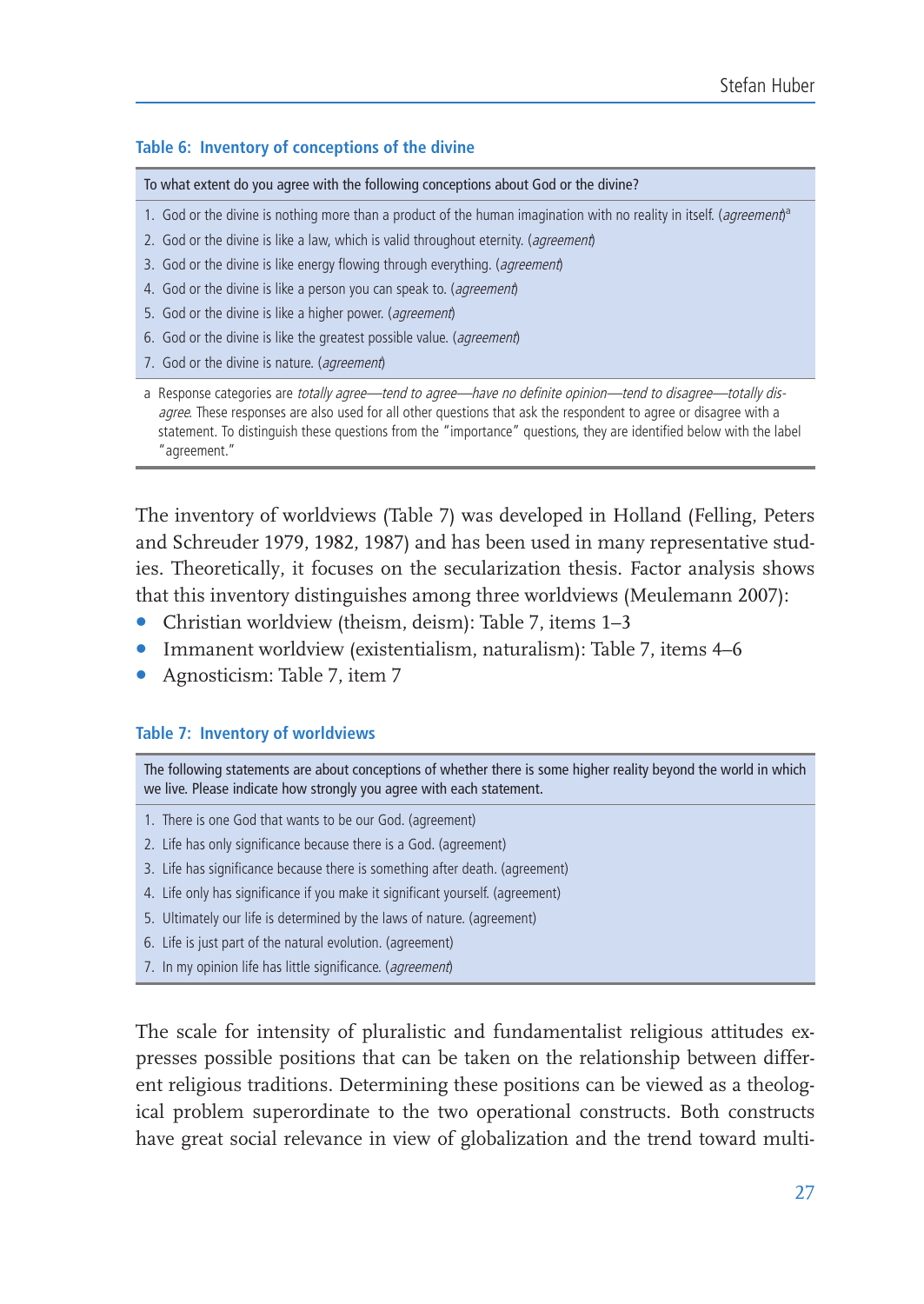religious societies in Europe. Within this field of tension, the short scale for "religious pluralism," taken from the S-R-T (Table 8), measures attitudes of mutual tolerance and acceptance among different religious traditions and beliefs.

#### Table 8: Indicators for the short scale for "religious pluralism"

- 1. For me every religion has a core of truth. (agreement)
- 2. I believe that one should have an open mind to all religions. (agreement)

In contrast to religious pluralism, a fundamentalist attitude expresses the primacy of one's own religious tradition over other religious traditions. Many fundamentalism scales concentrate on a literal understanding of holy scripture (e.g., Gibson and Francis 1996). Such scales basically inquire about a theological conception of fundamentalism

The Religion Monitor, on the other hand, borrows the fundamentalism scale from the S-R-T, which is based on concepts from social psychology (see Altemeyer and Hunsberger 1992; Hood et al. 2005; Perrin and Mauss 1993). It defines fundamentalism as a "holistic" religious attitude characterized mainly by an exclusive attachment to a particular religious orientation. Based on this "holism," we postulate that religious fundamentalism is expressed not just on the ideological but also on the ethical and social levels. In operationalizing it, we thus consider three components (Table 9):

- Ideological components: religious exclusivism (items 1-2)
- Ethical components: religious-moral dualism (items 3-4)
- Social components: religious-social cohesion (items 5–6)

#### Table 9: Indicators for the scale for religious fundamentalism

- I. Ideological components: religious exclusivism
- 1. I am convinced that in questions of religion, my own religion is right while other religions tend to be wrong. (agreement)
- 2. I am convinced that primarily members of my religion will be saved. (agreement)

#### II. Ethical components: religious-moral dualism

- 3. For my religiousness it is important to be constantly on guard against evil. (agreement)
- 4. For my religiousness it is important that I resolutely fight against evil. (agreement)

#### III. Social components: religious-social cohesion

- 5. I am prepared to make considerable sacrifices for my religion. (agreement)
- 6. I try to convert as many people to my religion as possible. (agreement)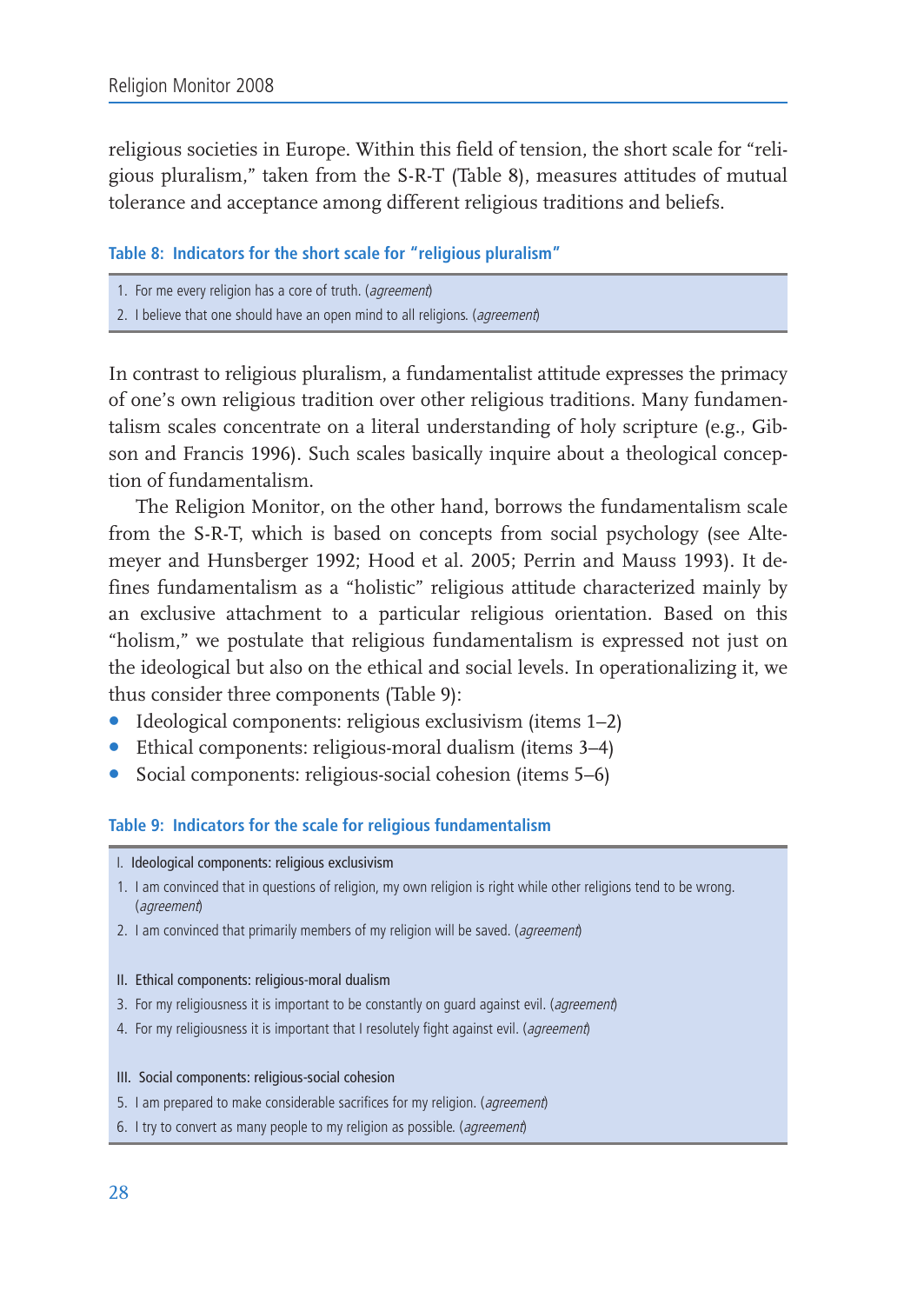Along with the 22 items on the four thematic areas of religious ideology, the Religion Monitor includes six more items related to the specific content of religious ideology (Table 10).

### Table 10: Additional indicators for religious ideology

- 1. To what extent do you believe in the efficacy of supernatural powers
- 2. To what extent do you believe in astrology?
- 3. To what extent do you believe in the efficacy of demons?
- 4. To what extent do you believe in the efficacy of angels?
- 5. I believe that the end of the world is near. (agreement)
- 6. I believe there is something divine in myself. (agreement)

# Public religious practice

The core dimension of public practice refers to the social expectation that religious affiliation is expressed through communal activities and rituals carried out in public. This dimension manifests itself psychologically through the medium of action. Religiosity in this dimension is thus a phenomenon of socially shared action patterns.

Indeed, the public practice of religion integrates individuals into a social network that can serve as a social resource. Moreover, social validation of transcendent experience is associated with this dimension. Through the experience of communal religious acts, people realize others share their own religious beliefs and sentiments

#### General intensity

The Religion Monitor uses two indicators to measure the general intensity of this dimension. They inquire about the frequency and the personal importance of attending worship services (Table 11). The terminology for the main public ritual was tailored to the respondents' religion and confession (e.g., "church service" for Christians and "congregational prayer" for Muslims). Non-religious respondents were asked generally about "spiritual rituals or religious activities."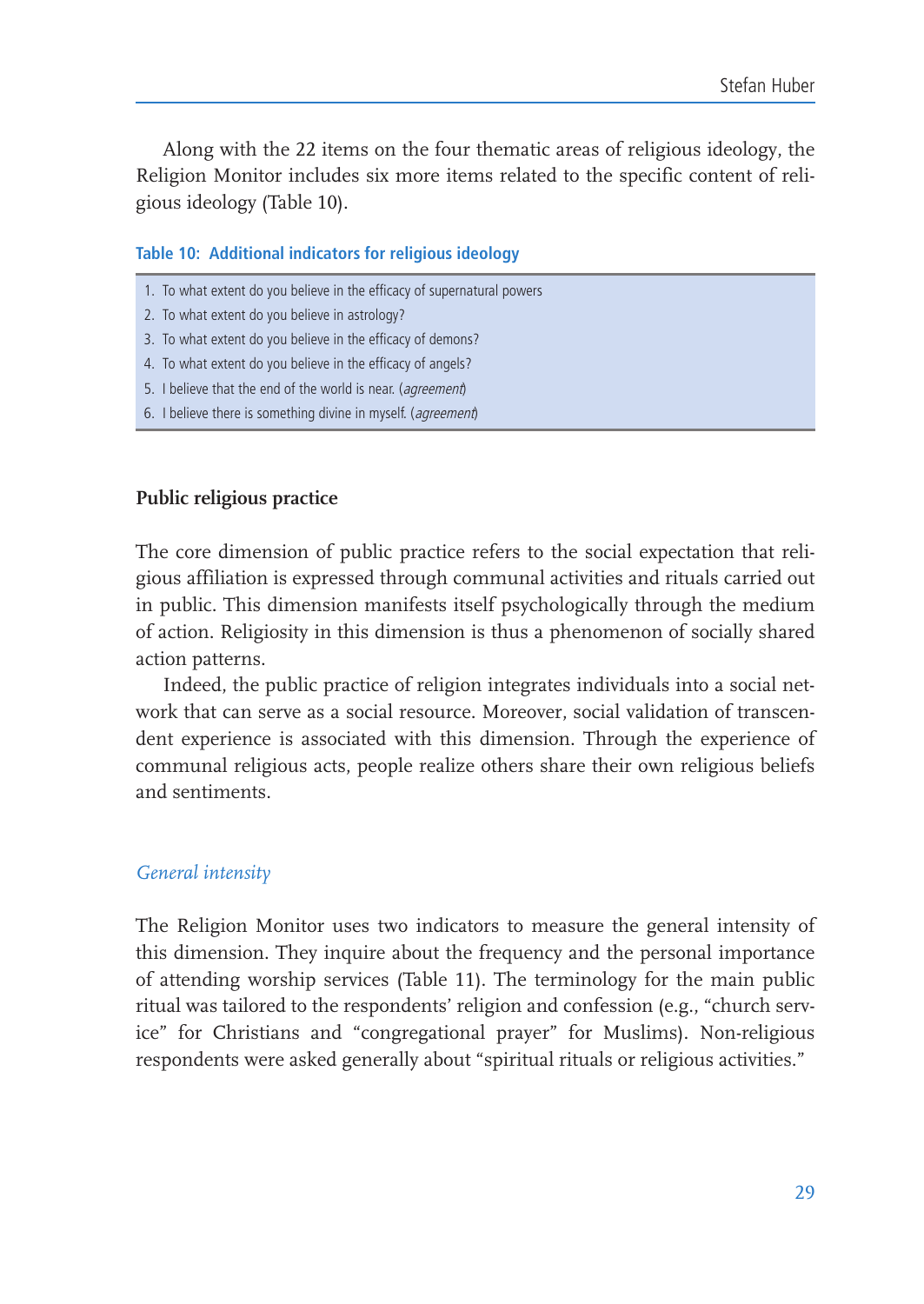# Table 11: Indicators for the general intensity of public religious practice

- 1. How often do you participate in spiritual rituals or religious acts?<sup>a</sup>
- 2. How important is it to you to participate in spiritual rituals or religious acts?

Underscored items are adapted to a respondent's religious affiliation in the questionnaire.

# Private religious practice

The core dimension of private practice refers to the social expectation that religious individuals engage in activities and rituals in which they invoke or commune with the transcendent in private. Like the public practice of religion, the private practice of religion manifests itself through the psychological medium of action. Here as well, religiosity is a phenomenon of socially shared action patterns. Private practices differ most significantly from public practices insofar as they are conducted in private, which allows for much greater flexibility and variability in the manner and frequency of religious activity as well as in its concrete forms. Private practices thus adapt more easily to individual psychic structures and dynamics, and, as a result, are often much more important to an individual than the public practice of religion.

# General intensity

The Religion Monitor considers two basic forms, prayer and meditation, when measuring the general intensity of private religious practices (Table 12). Inherent in the structure of prayer is the act of addressing a "counterpart." It has a dialogical dynamic, which at least implicitly corresponds to a theistic concept of transcendence. In contrast, the basic structure of meditation deals more with the self and/or an omnipresent principle, and is therefore—at least implicitly—more in line with a pantheistic concept of transcendence. Including both forms of private religious practice ensures that measurements of this core dimension will have a broad scope of validity.

a Because it is so highly formalized, public religious practice is readily observed and easily quantified by participants. Instead of subjective impressions of frequency (never to very often), the response scale thus emphasizes specific frequencies: more than once a week-once a week-one to three times a month-a few times a year-less often-never.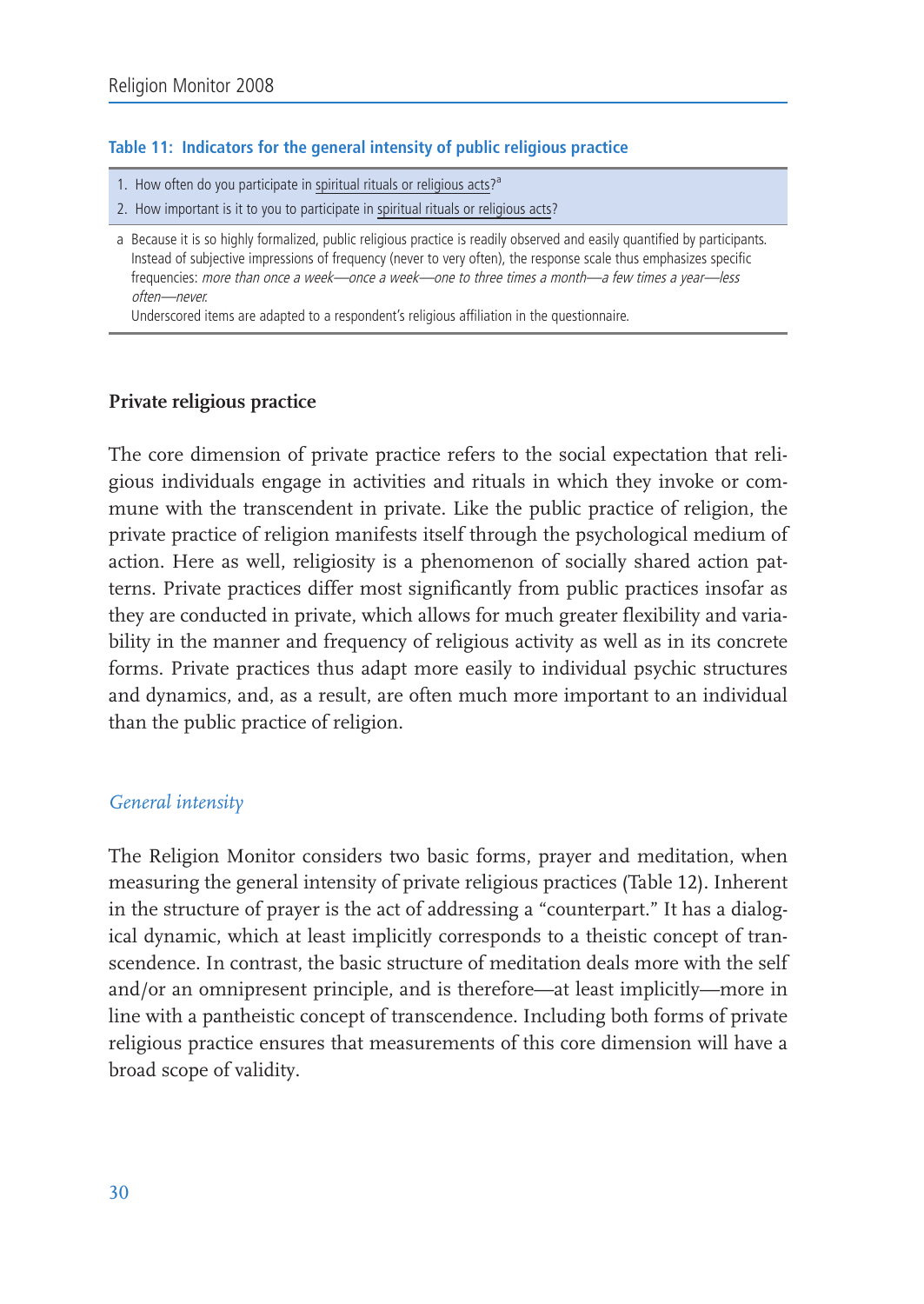### Table 12: Indicators for the general intensity of prayer and meditation

- 1. How often do you pray?<sup>a</sup>
- 2. How important is personal prayer for you?
- 3. How often do you meditate?<sup>a</sup>
- 4. How important is meditation to you?

# Specific themes

The Religion Monitor integrates certain specific themes from private religious practice (Table 13): obligatory prayer for Muslims as well as daily puia and the family altar for Hindus and Buddhists. This allows us to determine how personal prayer is weighted in relation to these other forms of private religious practice. All respondents are asked if they rely on teachings from several different religious traditions. This item is located at the intersection of religious ideology and religious practice, since it is the practical expression of a pluralistic view of religion (Table 8). This allows nuanced analysis of pluralistic religious tendencies in two of the core dimensions.

#### Table 13: Indicators for specific themes in private religious practice

- 1. How often do you say obligatory prayer? (only for Muslims)<sup>a</sup>
- 2. How important to you is obligatory prayer? (only for Muslims)
- 3. How important is the daily puja to you? (only for Hindus and Buddhists)
- 4. Do you have an altar at home? (only for Hindus and Buddhists)<sup>b</sup>
- 5. For myself I rely on teachings from several different religious traditions. (agreement)

b This question can be answered with a "yes" or "no" only.

a Like public religious practice, private religious practice is readily observed, and easily quantified by participants. The response scale specifies the following frequencies: several times a day—once a day—more than once a week once a week—one to three times a month—a few times a vear—less often—never.

a The response scale includes the same frequencies as for personal prayer: several times a day-once a day-more than once a week—once a week—one to three times a month—a few times a year—less often—never. To better distinguish between personal prayer (du'a) and obligatory prayer (salát), respondents are asked first about obligatory prayer.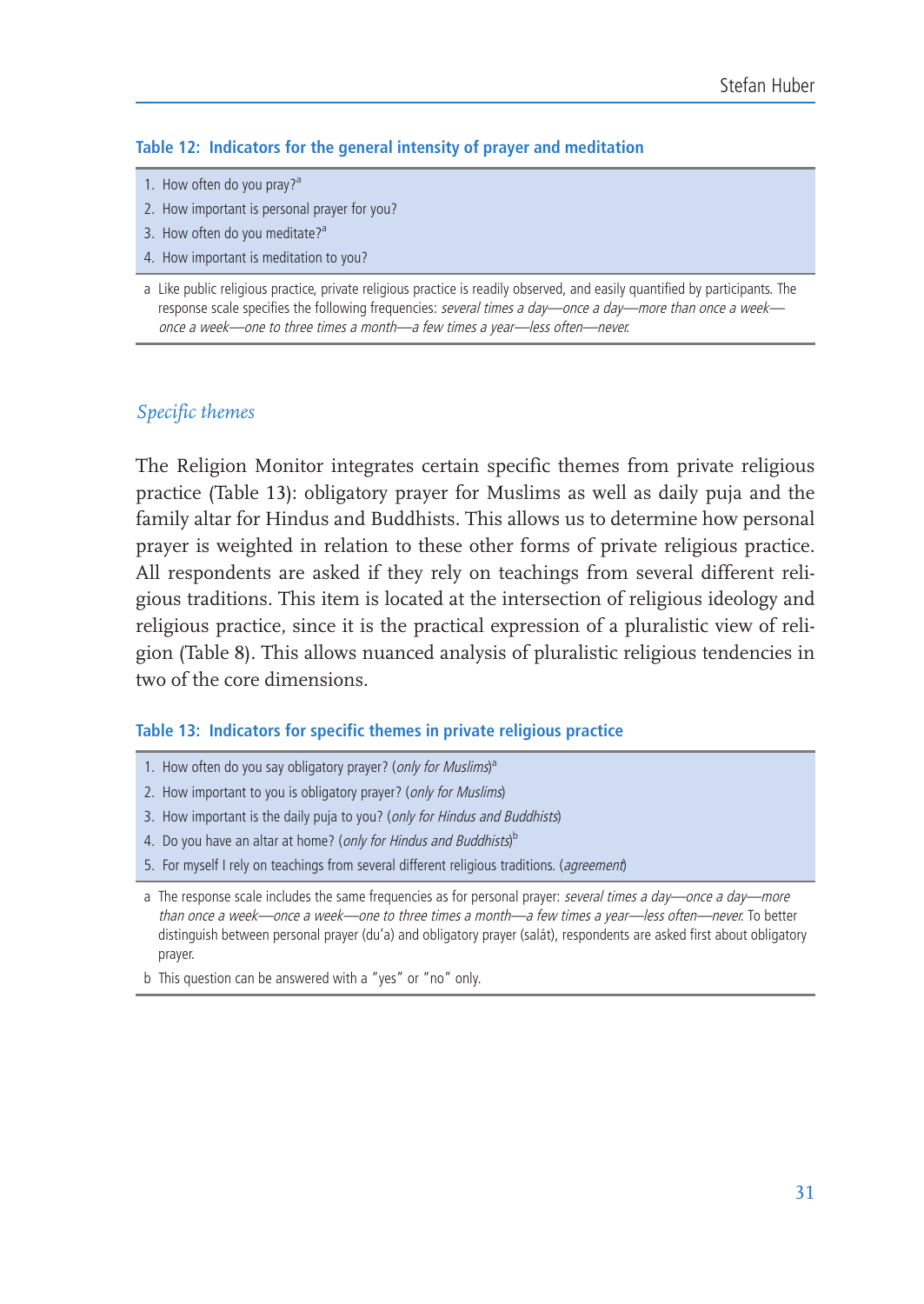## Religious experience

The core dimension of religious experience refers to the social expectation that transcendent reality is, at some level, perceptible to religious persons. This dimension manifests itself psychologically through the medium of perception. Here, religiosity is a phenomenon of socially shared patterns of perception.

Stark and Glock define religious experience as "some kind of direct contact to an ultimate reality" (126). Within the context of social science research, the subjective construction of religious experience is the only relevant issue. In keeping with the principle of the exclusion of the transcendent, the search for origins or their "objective" correlates are not part of social science research (Flournoy 1903).

Empirical research rarely explores religious experiences as defined above. This is unfortunate, because religious experiences—particularly in terms of the psychology of religion—constitute a significant aspect of religiosity. According to the theoretical literature on the psychology of learning, religious experiences function as subjective validations of religious constructions of reality. In so doing, they exercise considerable influence on the plausibility, stability and relevance of religious patterns of interpretation.

Furthermore, the emotional quality of religiosity has a strong effect on the quality of religious experience and behavior. This means that emotional structures of religiosity can penetrate religious ideology and the religious consciousness via the "back door."

Finally, religious experiences are an important factor from a sociological perspective, too. Gerhard Schulze captured this with his notion of an Erlebnisgesellschaft, or experience-oriented society (Schulze 2005). At the same time, religious experiences and emotion remain largely terra incognita on the map of quantitative empirical religious studies.

#### General intensity

The Religion Monitor uses three indicators to represent the general intensity of the dimension "religious experience" (Table 14). They concentrate on the frequency with which a respondent perceives a transempirical reality. Since the indicators address a "one-to-one experience" as well as the "experience of being at one," theistic and pantheistic concepts of the transcendent are both included.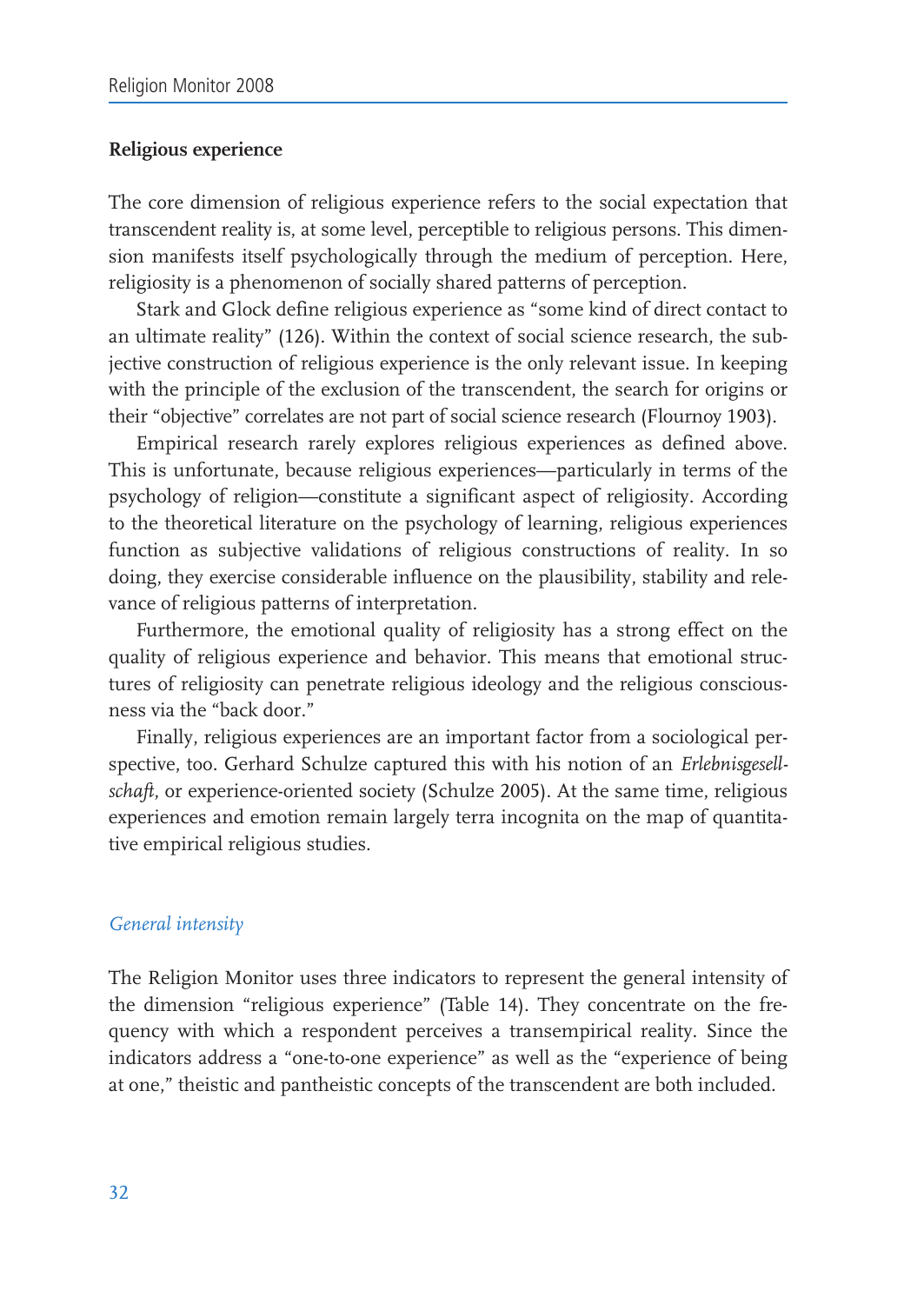#### Table 14: Indicators for the general intensity of religious experience

- 1. How often do you experience situations where you have the feeling that God or something divine wants to communicate or to reveal something to you?<sup>a</sup>
- 2. How often do you experience situations where you have the feeling that God or something divine intervenes in your life?<sup>a</sup>
- 3. How often do you experience situations in which you have the feeling that you are at one with all?

a For Hindu and Buddhist respondents, the wording is "God, deities, or something divine."

#### Specific themes

The general intensity of religious experiences does not point to any conclusions about the structure of its content or its emotional valence. For example, religious experiences can impart feelings of protection as well as anxiety. It is evident that in each of these cases, the content of religious experience displays different emotional valence and thus channels experience and behavior in opposite directions. This problem requires that we inquire not just about the general intensity of religious experience but also about its specific content.

To this end, an inventory of religious emotions is integrated into the Religion Monitor (Table 15). Its taxonomy, which interconnects psychological and theological distinctions, comes from the S-R-T, as do most of its indicators. In psychological terms, we distinguish between a "positive" and "negative" valence for religious emotions. Studies by Kenneth Pargament have confirmed the relevance of these two valences for the psychology of religion (see, e.g., Pargament et al. 1998). In theological terms, the inventory indicates preferences for different religious contents and problems. For example, the feeling of awe can be linked to the theological problem of God's holiness. The inventory also represents the theological problems of divine providence ("protection" versus "rage") and divine judgment ("release from guilt" versus "guilt" and "anxiety").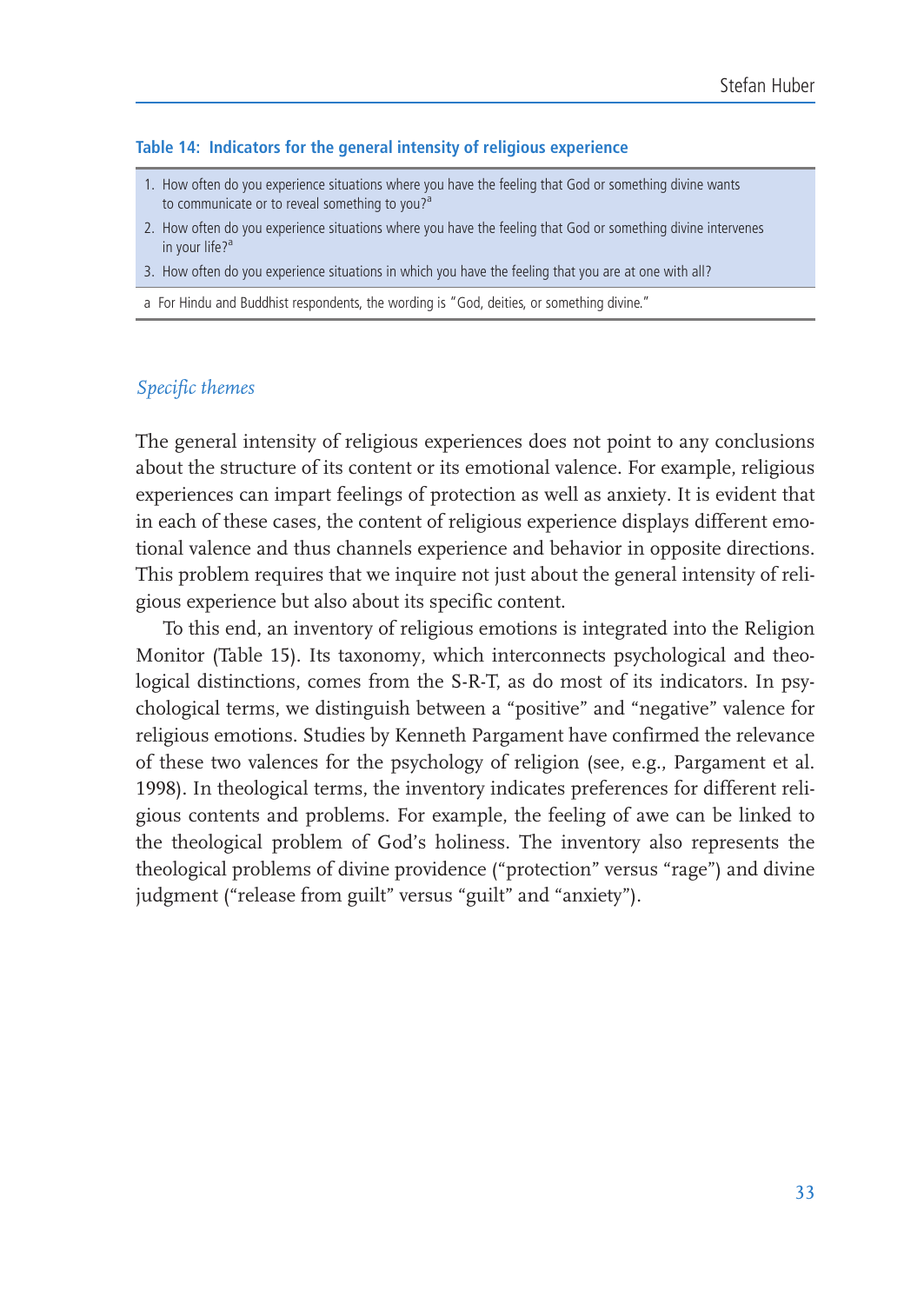| How often do you experience the following in relation to God or something divine |                                   |  |  |
|----------------------------------------------------------------------------------|-----------------------------------|--|--|
| 1. Awe                                                                           | 9. Help                           |  |  |
| 2. Protection                                                                    | 10. Release from guilt            |  |  |
| 3. Gratitude                                                                     | 11. Liberation from an evil power |  |  |
| 4. Power                                                                         | 12. Guilt                         |  |  |
| 5. Joy                                                                           | 13. Rage                          |  |  |
| 6. Hope                                                                          | 14. Fear                          |  |  |
| 7. Love                                                                          | 15. Desperation                   |  |  |
| 8. Justice                                                                       |                                   |  |  |

#### Table 15: Inventory of religious emotions

For Hindu and Buddhist respondents, the introductory question asks about "God, deities, or something divine."

#### **Consequences for daily life**

The core dimension of consequences for daily life (the consequential dimension) refers to the social expectation that religious individuals are not only characterized by a specific religious experience and behavior, their religious beliefs will also shape the way they lead their daily lives. This dimension manifests itself psychologically primarily through the medium of action. Once again, religiosity is here a phenomenon of socially shared action patterns.

In comparison to the first five core dimensions, the contours of this dimension are less clearly delineated. Patterns of action based on religious values and norms, such as purity, dress or dietary laws, can be relatively easily distinguished. However, any everyday life situation that is influenced by religious categories can also be associated with this dimension. As a result, this dimension encompasses a very broad and heterogeneous set of phenomena. Glock (1962) attempted to structure this set of phenomena by differentiating between duties, such as adherence to religious dietary laws, and rewards, such as the comfort of faith, or the social support associated with membership in a religious community.

However, Stark and Glock did not differentiate between duties and rewards in their major empirical study conducted in 1968. Instead, they bracketed out the consequential dimension from their multidimensional model of religiosity and defined this dimension as an upstream or downstream variable of religiosity. As a result, nearly every non-specifically religious variable can be associated with this dimension. It requires only that there be a theoretically sound correlation between the non-specifically religious and specifically religious variables. Accord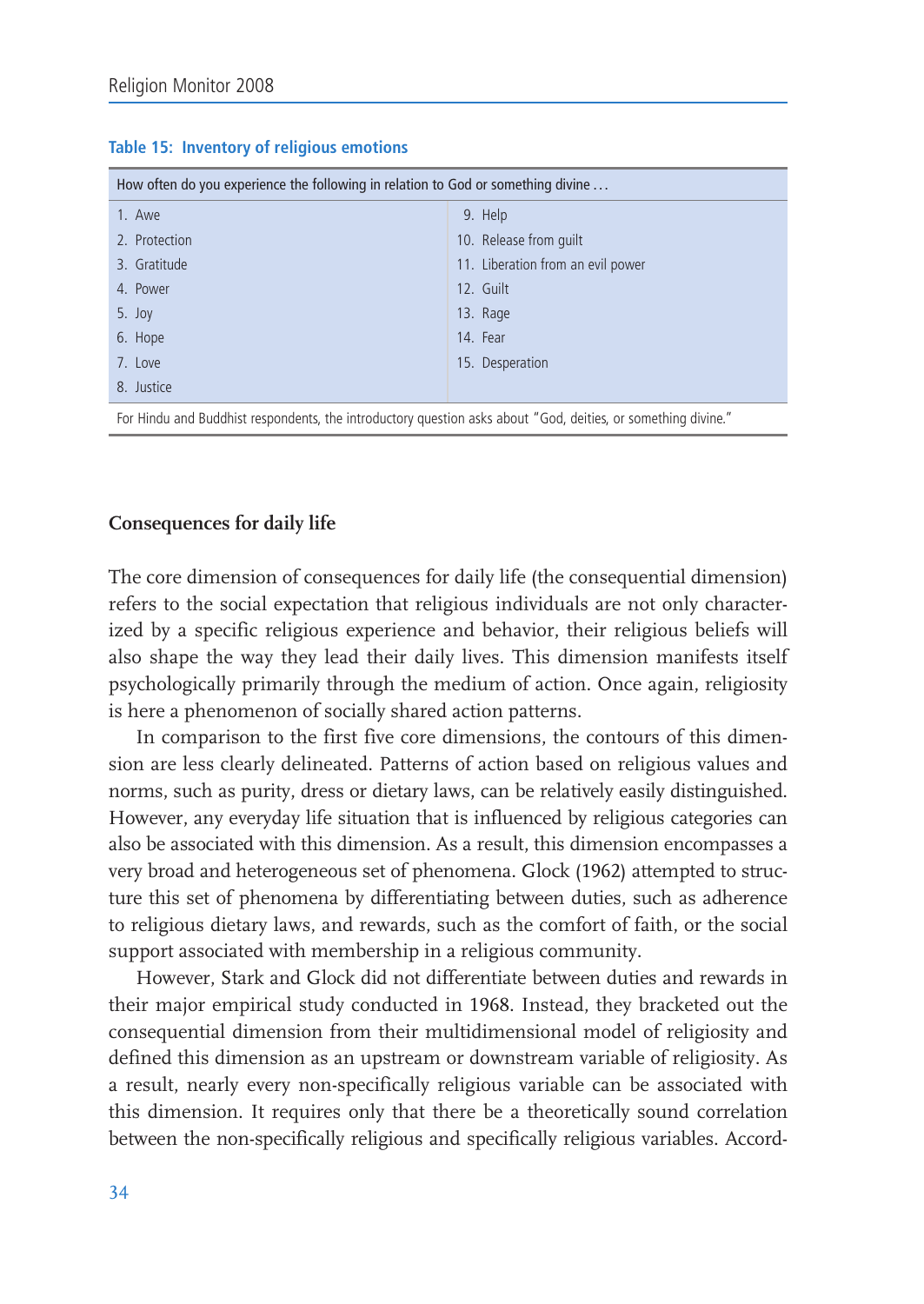ing to this logic, the consequential dimension is present in the overwhelming majority of quantitative studies on contemporary religiosity. Examples of so-called consequence variables that are frequent subjects of empirical research include satisfaction, health, drug consumption, depression and fear.

# General intensity

Given this situation, it is hardly feasible to define an operational construct that would span the full scope of the consequential dimension. The Religion Monitor thus focuses on this dimension's ethical side when measuring its general intensity (see Table 16). This ensures that at least one central aspect of this dimension is modeled.

# Table 16: Indicator for the general intensity of the consequential dimension

To what extent do you adhere to religious commandments in your daily life?

# Specific themes

Differentiation of the content of the consequential dimension concentrates mainly on ethical aspects, as with the measurement of its general intensity. Its differentiation is based on an inventory of the everyday ethical consequences of religious beliefs (Huber 2003: 369). For both the Religion Monitor and the S-R-T, the inventory was formulated in a fairly general way regarding its instructions and expanded to cover a variety of areas of life (Table 17).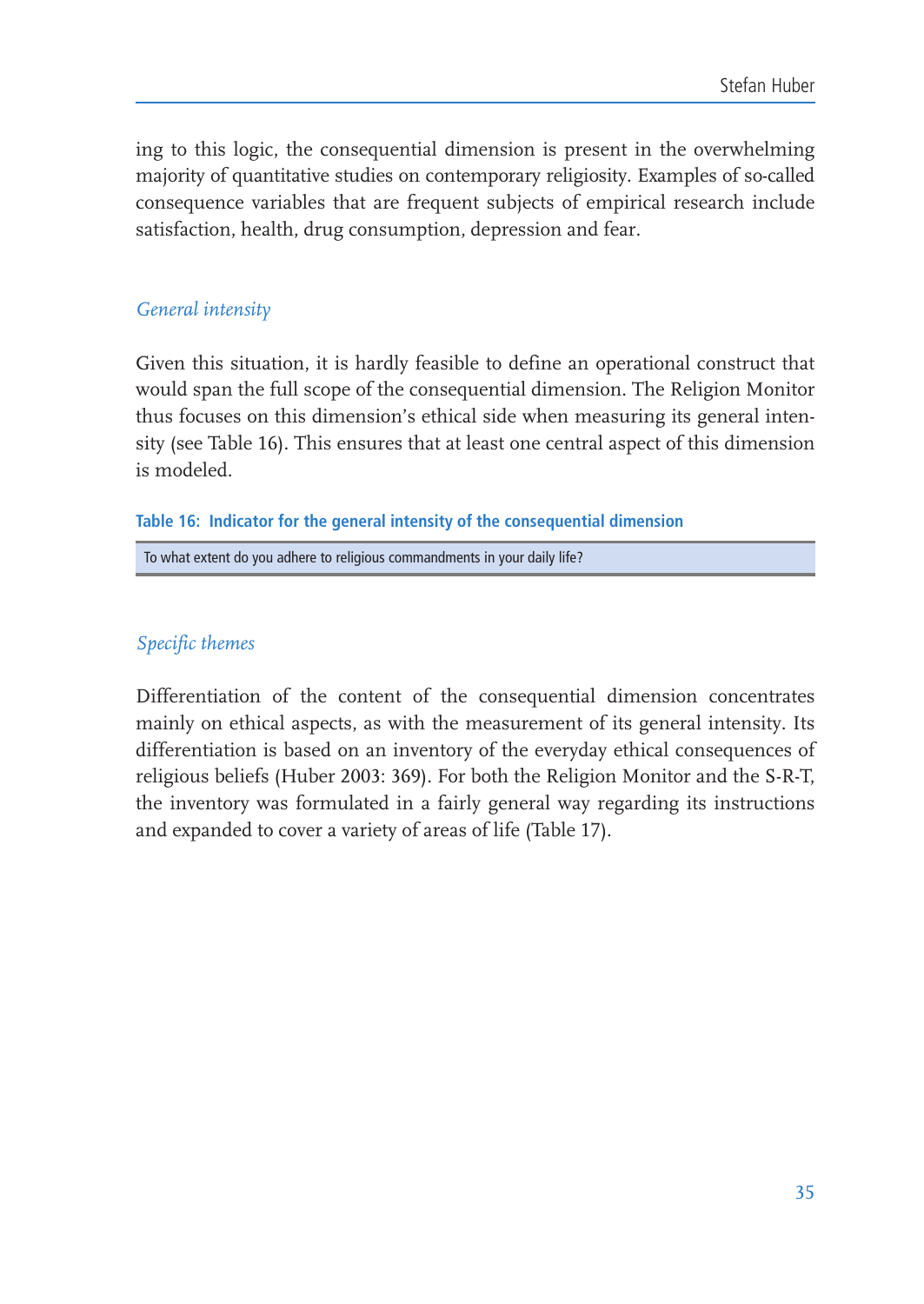### Table 17: Inventory of the consequences of religiosity for various areas of life. To what extent do your religious beliefs affect the following areas of your life?

| 1. The upbringing of your children                                                 |
|------------------------------------------------------------------------------------|
| 2. Your relation with your partner                                                 |
| 3. Your work, your occupation                                                      |
| 4. Your free time                                                                  |
| 5. Your political opinion                                                          |
| 6. Your attitude towards nature                                                    |
| 7. Your attitude towards sexuality                                                 |
| 8. Your coping with disease                                                        |
| 9. Your questioning the meaning of life                                            |
| 10. Your coping with life crises                                                   |
| 11. Your dealings with vital events in your family, like birth, marriage, or death |

# Centrality of religiosity to the personality

With the category of centrality, the psychology of religion is brought to the forefront. One of the basic questions addressed by the psychology of religion is how religious contents are represented and anchored in an individual's psychic system. What fraction of the basically endless universe of religious semantics is even present in a psychic system? And what position does a personal religious system occupy in an individual's overall psychic system?

The category of centrality refers to the position occupied by a religious system within the total ensemble of an individual's psychic systems. Three positions can be distinguished according to ideal types (Huber 2007):

Central position: If the religious system holds a central position, it can exert an autonomous, powerful and broad influence on several other psychic systems. This means that an individual's fields of experience and action are frequently cast in a truly religious light. In terms of Allport's personality psychology, this ideal type reflects an intrinsic religious orientation and one can speak of highly religious individuals (Allport 1950; Allport and Ross 1967). This group is of particular interest to the fields of sociology and political science because it can be assumed that its members are willing to actively shape public discourse.

Subordinate position: If the religious system holds a subordinate position, it relies on input from other psychic systems. Its impact on other psychic systems is characterized as heteronomous, weak and thin. As a result, an individual's field of experience and action are only occasionally cast in a religious light. In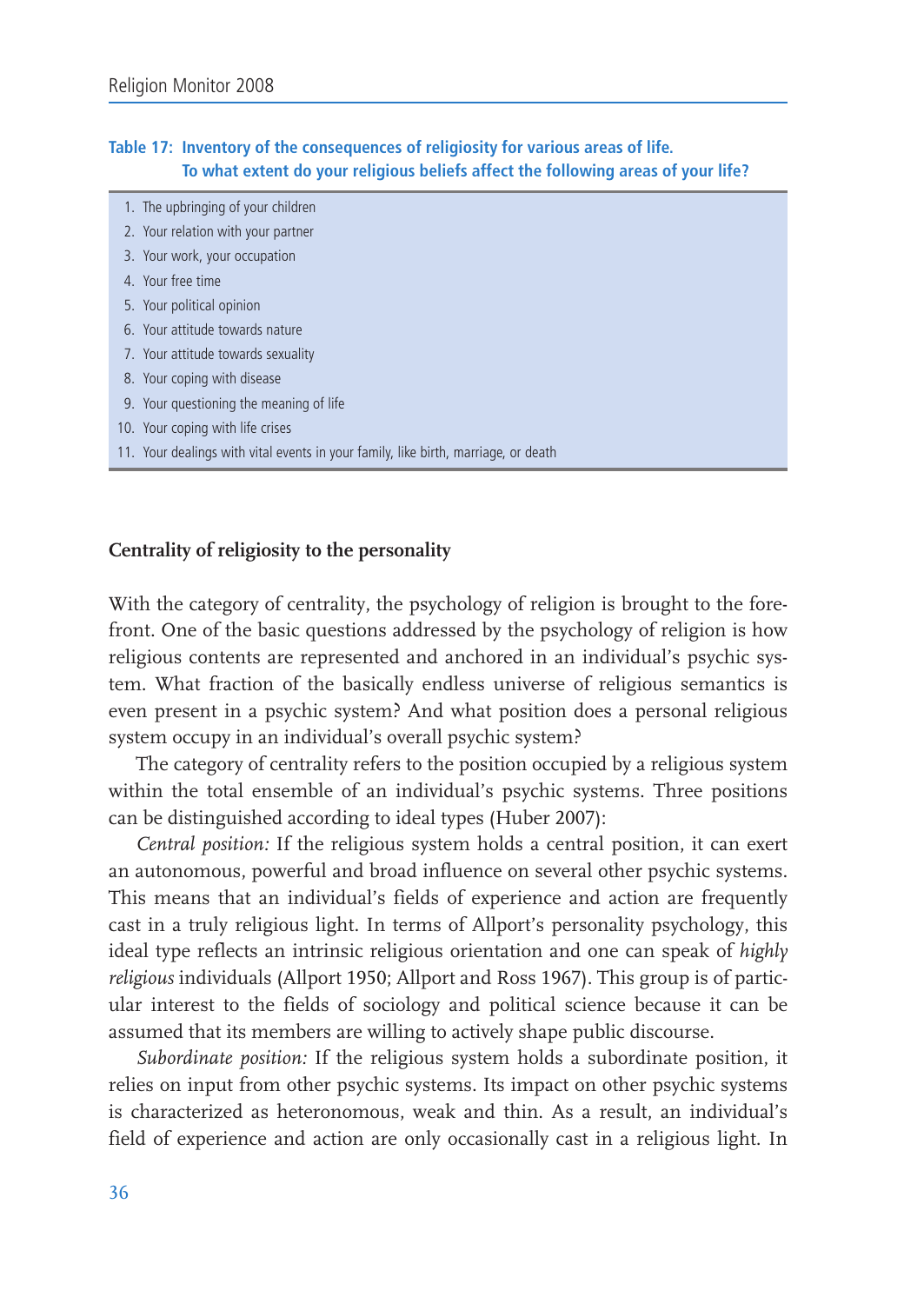terms of Allport's personality psychology, this ideal type reflects an extrinsic religious orientation. Religious discourses resonate to a certain extent with this group. However, it is unlikely that such individuals will actively push their own religious convictions in public discourse or become confrontational in advocating their beliefs. Members of this group can generally be referred to as religious.

Marginal religious system: The third ideal type is characterized by the nearabsence of religious contents and practices in an individual's life horizon. In such cases, there is no personal religious system to speak of, or one that exists only in rudimentary form. As might be expected, religious discourses do not resonate much among such individuals. Generally speaking it is fair to speak of this group of persons as non-religious.

The centrality scale (C-scale) provides operational access to these three ideal types. It is constructed by equally weighting the general intensity of the five first core dimensions (Huber, 2003, 2004, 2007). The result depicts a representative cross-section of the presence of religious semantics in an individual's life horizon. The centrality of his or her personal religious system can then be inferred from the density of this presence. Centrality scales have proven to be highly reliable and valid instruments in numerous empirical studies. There is also ample empirical evidence pointing to the validity of distinguishing between the categories of religious and highly religious respondents (Huber 2003: 257-264; 2004: 93-99; 2007: 220-227).

It is worth noting that neither the frequency of meditation nor the frequency of being-at-one experiences were included in earlier versions of the centrality scales. A pantheistic approach to religiosity is therefore underrepresented in the centrality scale. To compensate for this deficit, a previous version used a supplementary index to gauge the relevance of pantheistic semantics, which could then be linked to the C-scale. This method served as a sort of external check on the possibility of theism confounding the C-scale. A third version of the C-scale was developed expressly for the Religion Monitor, with its global and interreligious scope, which strikes a consistent balance between theistic and pantheistic semantics within the scale itself (Table 18).

This third version of the C-scale consists of seven items. To calculate a respondent's score, however, only five indicators are used—one item from each of the first five core dimensions. The indicators for the intellectual and public practice dimensions are neutral in regard to the two basic semantics. The indicator for religious ideology integrates both a theistic and a pantheistic semantic with the terms "God" and "the divine." The dimensions of private religious practice and religious experience, by contrast, each require two indicators to repre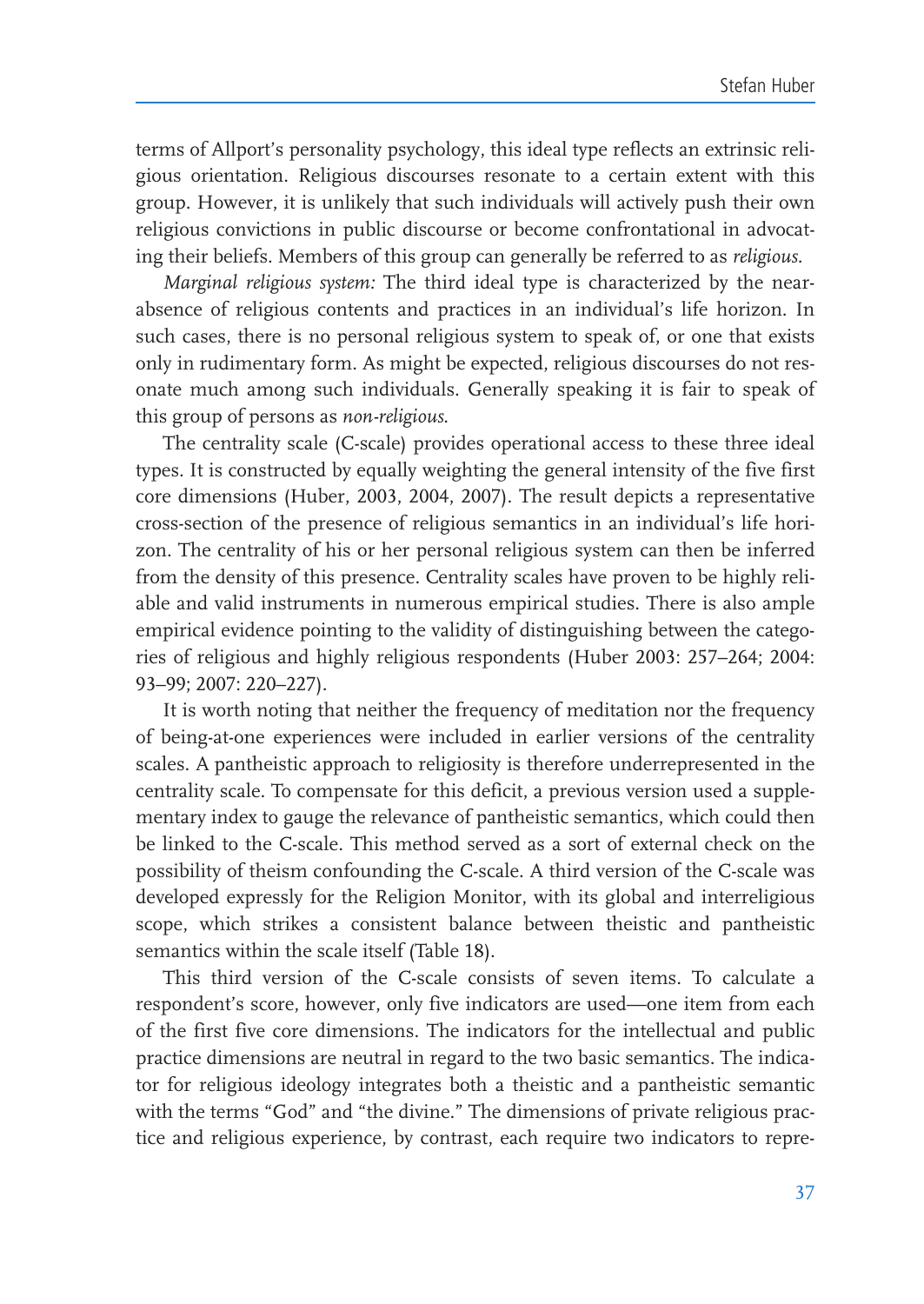sent both basic semantics. For these two dimensions, the indicator with the higher value is used in calculating a respondent's centrality score.

# Table 18: Indicators for the interreligious version of the centrality scale

- 1. Intellectual: How often do you think about religious issues?
- 2. Religious ideology: To what extent do you believe in God or something divine?
- 3. Public practice: How often do you participate in religious services/synagogue services/congregational prayer/ temple rituals/spiritual rituals or religious acts?
- 4. Private practice: How often do you pray? / How often do you meditate?
- 5. Experience: How often do you experience situations where you have the feeling that God or something divine intervenes in your life? / How often do you experience situations in which you have the feeling that you are at one with all?

Underscored terms are adapted to a respondent's religious affiliation in the questionnaire. For the dimensions of private practice and experience, the indicator with the higher value is used in calculations.

# Religious and spiritual self-concept

The centrality of religiosity has a close internal linkage both to religious self-concept and to the relevance of religiosity to daily life. The more strongly religious semantics are present in a personal system, the greater their effect both on an individual's religious self-concept and on the everyday consequences of religiosity. Both of these operational constructs are thus well suited for validation of the C-scale. Its correlation with the consequential dimension can be assessed with the indicators described in the section "consequences for daily life." Its correlation with a respondent's religious self-concept can be tested with the indicators in Table 19

#### Table 19: Indicators for religious and spiritual self-concept

- 1. All in all, how religious would you consider yourself to be?
- 2. Putting aside whether or not you would describe yourself as a religious person, how spiritual would you say you are?

The two indicators in Table 19 are not just suitable for validating the C-scale; they also allow one to determine a relationship between religious and spiritual self-concepts and analyze their social representation (Moscovici 1984). This lets us study how widespread these two concepts are and how they are interrelated. Based on the differentiated structure of the Religion Monitor, it is further possible to clarify empirically which dimensions and contents of religiosity are typical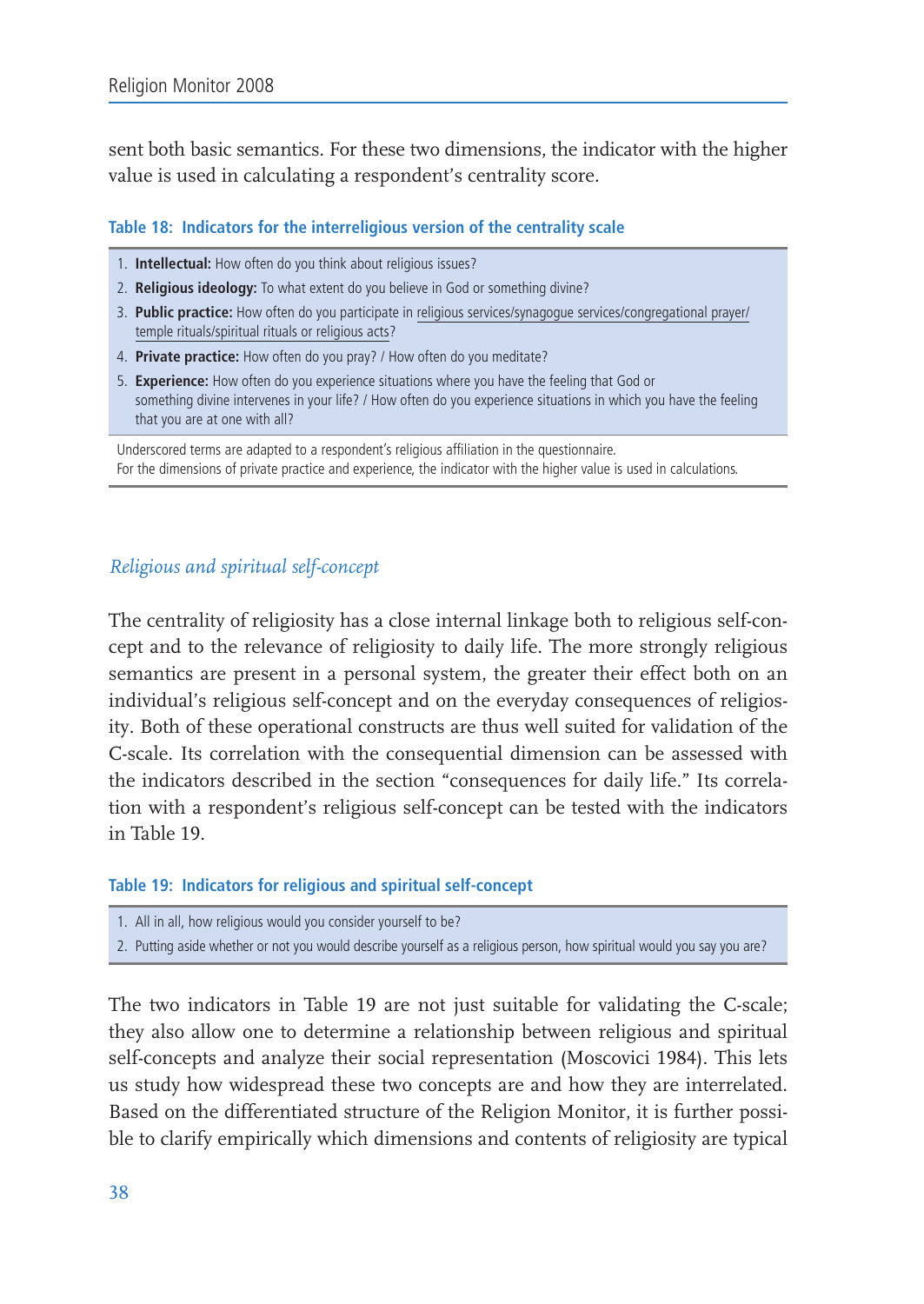for respondents who employ the concept of spirituality. The background to this set of questions is the increasing use of the concept of spirituality in psychological and medical studies for the past 15 years or so (see Zinnbauer, Pargament and Scott 1999; Hill et al. 2000; Utsch 2005).

Finally, an indicator for the relative importance of religion to various areas of life corresponds to centrality, religious self-concept, and the aforementioned indicators for the consequential dimension (Table 20).

#### Table 20: Inventory on the importance of the religious realm to other areas of life

- Now I will read some areas of life to you. Please tell me how important each of these are to you personally. How important do you rate the area of life ... 1. your family and children
- 2. your spouse/partner
- 3. work and occupation
- 4. free time
- 5. politics
- 6. religiousness
- 7. education

#### Religious socialization

The empirical research on religion unanimously assumes that parents are by far the strongest influence on a person's religiosity (Beit-Hallahmi and Argyle 1997: 99; Hood et al. 1996: 74). Francis and Carter (1980) found a correlation of .49 between parents' religiosity and that of their children. The study by Cavalli-Sforza et al. (1982) is particularly interesting, since it included parental influence on other areas of life besides religiosity, such as sports and politics. They found religiosity, by a significant margin, to be the realm in which parents are the most successful in passing on their values to their children. The average correlation for religion was .57, while the coefficients for politics and sports were only .32 and .13. Thus parents not only have an enormous influence on their children's religiosity; religion also appears to be the area of life in which they enjoy the greatest influence, compared with politics or sports, for instance.

An indicator on the general relevance of religious socialization is integrated into the Religion Monitor (Table 21). In addition, the online tool (www.religionsmonitor.com) includes an inventory from the S-R-T that allows religious socialization processes to be reconstructed along gender- and dimension-specific lines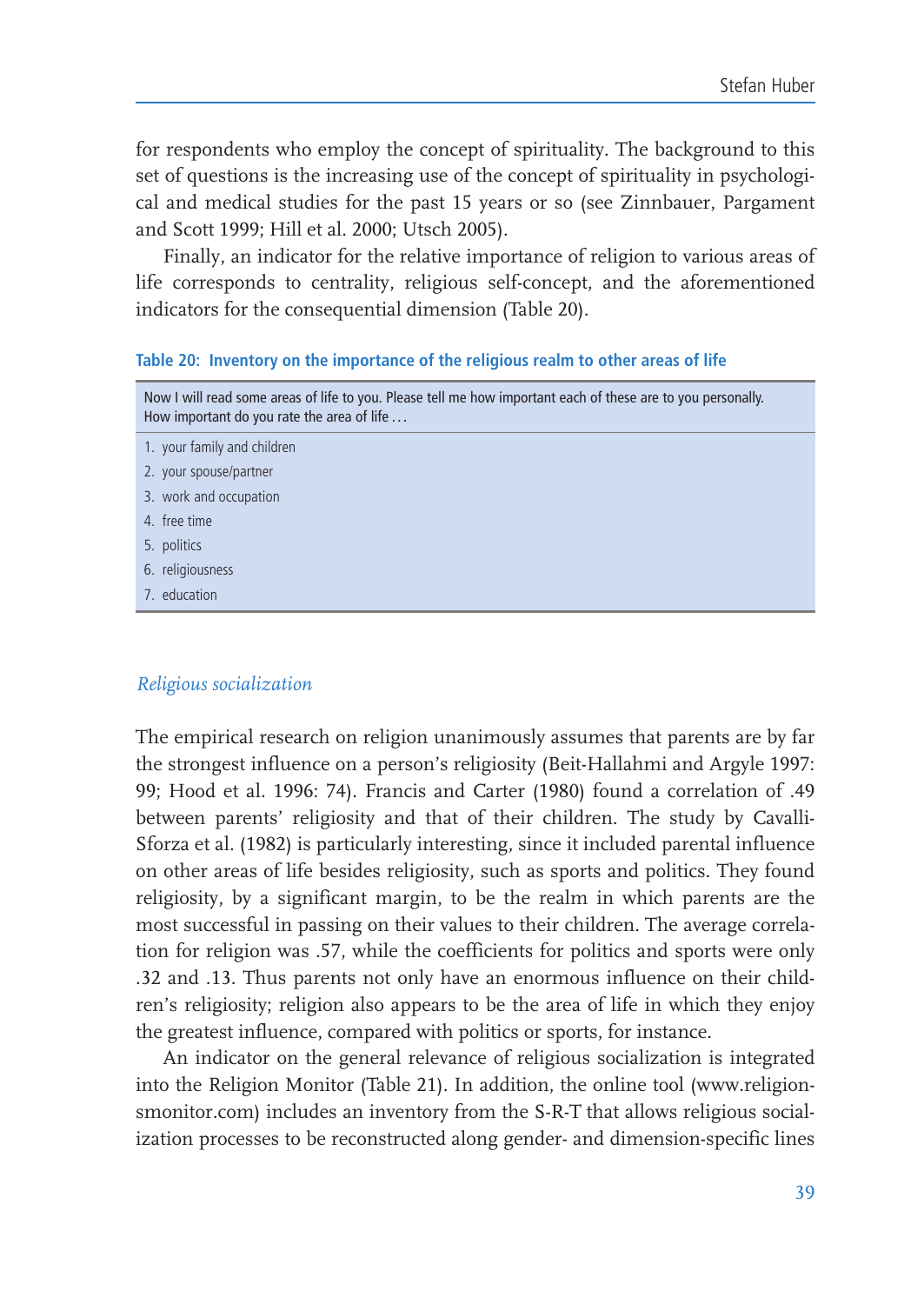(Table 22). It draws on the intellectual dimension as well as the dimensions of public and private religious practice.

## Table 21: Indicator for religious socialization

Has religion been part of your upbringing?\*

\* This question can be answered with either a "yes" or "no" only.

# Table 22: Inventory for the gender- and dimension-specific description of religious socialization processes via the intellectual dimension.\*

#### Intellectual dimension

- 1. How often did your mother speak about religious questions with you?
- 2. How often did your father speak about religious questions with you?

#### Dimension of public religious practice

- 3. How often did your mother go to religious services with you?
- 4. How often did your father go to religious services with you?

#### Dimension of private religious practice

- 5. How often did your mother pray with you?
- 6. How often did your father pray with you?

\* The indicators for assessing dimension- and gender-specific aspects of religious socialization processes are integrated into the Religion Monitor's online tool only (www.religionsmonitor.com).

# **Interpretive strategies**

As emphasized at the beginning of the first section, the interdisciplinary taxonomy of the Religion Monitor is based on categories that have convincingly proven themselves within their disciplinary discourses of origin. As was further emphasized, three of these categories serve as design principles for this study (see Table 1):

- The category of core dimensions as defined by the sociology of religion
- The category of centrality as defined by the psychology of religion
- The category of the Gestalt of the content of religiosity as defined by theology and religious studies

With this in mind, the main unique contribution of the Religion Monitor is that it systematically cross-references and interconnects these categories. This inter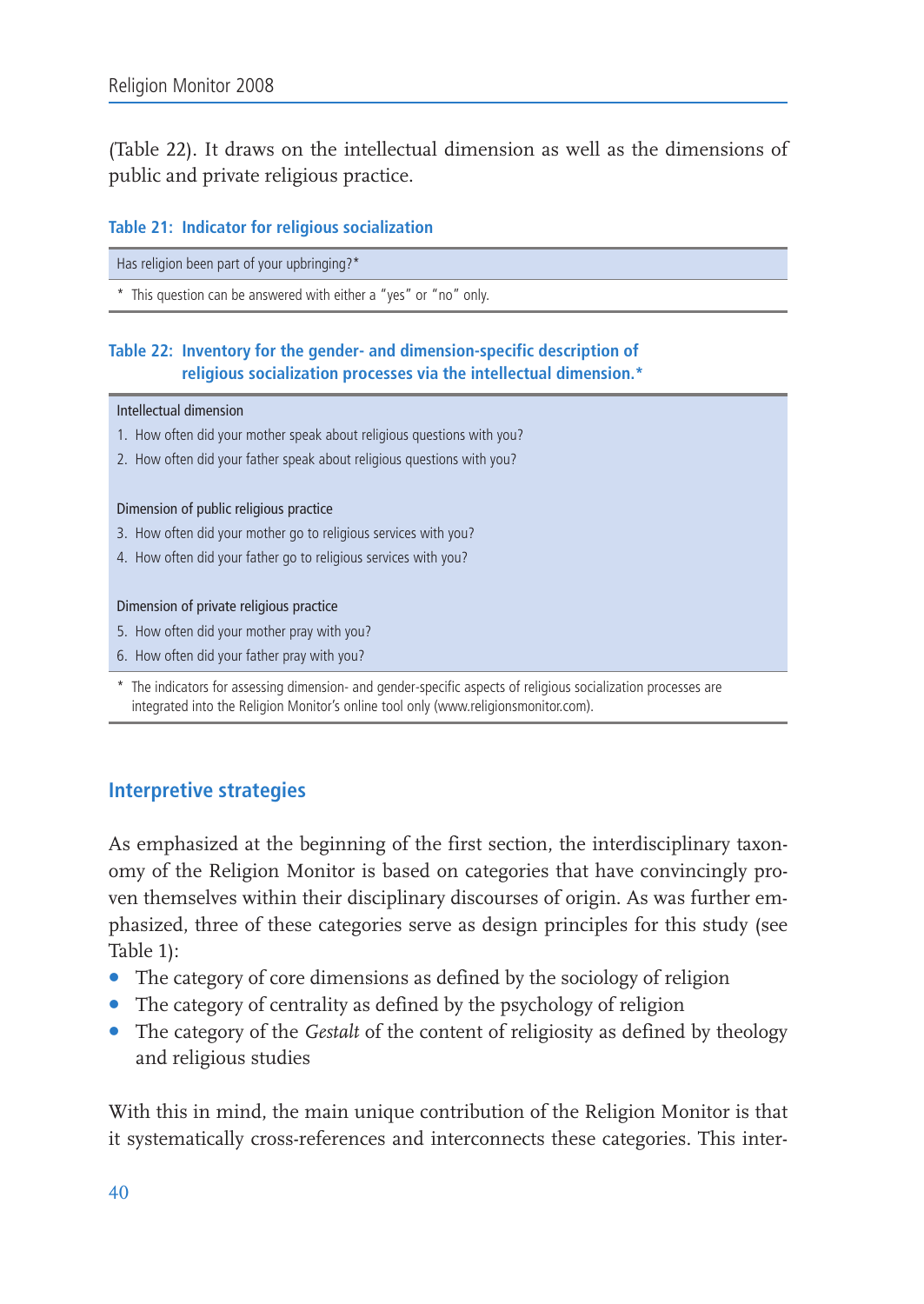disciplinary taxonomy facilitates a number of innovative interpretive strategies that go beyond conventional methods in the sociology and psychology of religion and point toward a transdisciplinary approach to research on religion. By integrating perspectives from theology and religious studies, this approach creates an opportunity to achieve deeper, empirically bounded knowledge about endogenous religious structures and dynamics.

This final section outlines several interpretive strategies that can help realize the innovative potential of the Religion Monitor. They are intended as suggestions and do not claim to exhaust the potential of these methods.

The reference point for this methodological discussion is the three-dimensional visualization of the Religion Monitor's taxonomy in Figure 1 (see also Table 1). Its novel contribution in comparison to Table 1 is that centrality is no longer represented as an additional row following the core dimensions in a two-dimensional diagram. Instead, it is now shown as a new, vertical axis in a third dimension. This illustration underscores the variety and complexity of ways core dimensions, centrality, and the Gestalt of content can reciprocally combine. The following discussion emphasizes the options for analyzing the Gestalt of religiosity's content as a function of core dimensions and degrees of centrality. The intent is to illuminate endogenous structures and dynamics.



## Figure 1: Possible combinations of the operational constructs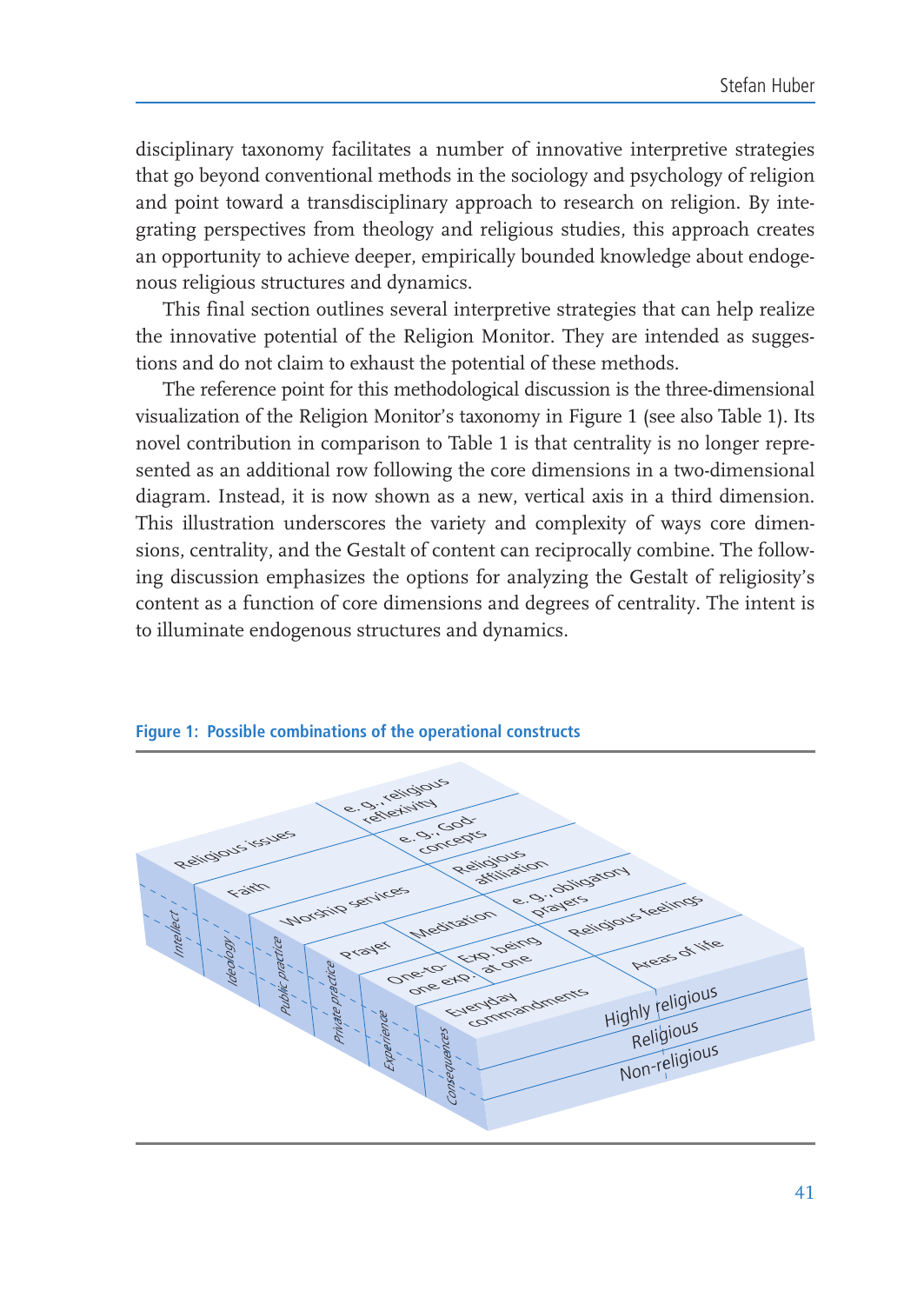# **Profiles of religiosity**

The backbone of the Religion Monitor consists of six core dimensions of religiosity as defined by the sociology of religion. They are thus also a suitable starting point for discussing innovative interpretive strategies. Part one of this chapter emphasized that these core dimensions are relatively autonomous. This means that their intensity can vary widely among respondents. A variety of configurations or profiles of religiosity should thus be anticipated. Certain forms (Gestalten) of religiosity are expressed in these profiles, though at a very general level.

In strongly individualistic societies, the intellectual dimension may play an important role, since individuals are exposed to increased social pressure to determine their own religious position in relation to a variety of religious traditions, worldviews, and interpretive possibilities. Such societies also offer favorable conditions for an "intellectual type of religiosity," where the main access to religiosity is through the psychological medium of thinking. It is plausible that religious experience and behavior take on a different form in such types than in an "ideological type" where access to religion is primarily controlled via the medium of faith.

Yet another sort of endogenous religious dynamics can be expected in a type of religiosity where the profile is dominated by the dimension of public religious practice. Here, the medium of socially shared action patterns is at the forefront of religious experience and behavior. Religiosity is thus basically mediated by participation in public religious life. This type is probably more common in lesssecularized societies where public religious practice represents an undisputed element of social life. In light of these reflections, it makes sense to analyze the distribution of intellectual and public/practical types of religiosity in the context of a society's level of modernization and secularization, for instance. In addition, different profiles of religiosity can be compared across confessions and religions.

# **Patterns of spirituality**

For the past 15 to 20 years, the term spirituality has been increasingly discussed in the psychology of religion. It is used to convey a wide variety of meanings (see Klein and Albani 2007; Utsch 2005; Zinnbauer, Pargament and Scott 1999). However, most authors agree that spirituality is characterized by belief that is authentic, intrinsically motivated, and connected to one's own experiences. For such a notion of spirituality, the dimensions of private religious practice and reli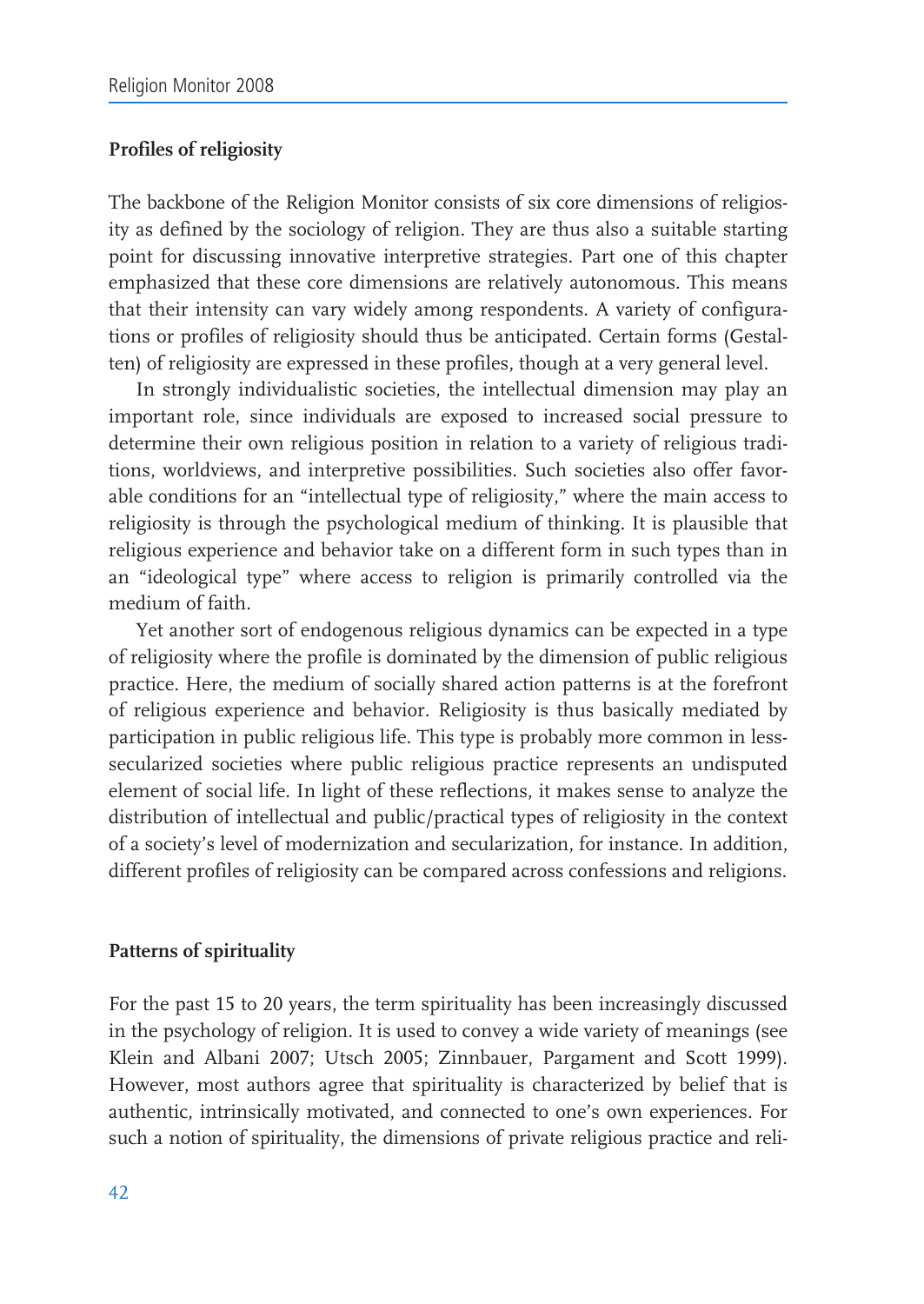gious experience hold special relevance, since they are where personally practiced, personally experienced faith is most densely expressed.

The Religion Monitor considers theistic and pantheistic semantics when measuring the general intensity of private religious practice and religious experience. Doing so permits one to inquire across all dimensions about the general intensity of theistic and pantheistic patterns of spirituality (Table 23). Here one must bear in mind that prayer and meditation do not preclude each other, nor does one-toone experience rule out the experience of being at one (or vice versa). Inquiry into the intensity of these two patterns of spirituality thus does not target explicit and exclusive religious identities. Instead, it aims to capture implicit religious dynamics at work in private religious practice and in religious experience.

#### Table 23: Indicators for the general intensity of theistic and pantheistic patterns of spirituality

#### Theistic pattern of spirituality

- 1. How often do you pray?
- 2. How important is personal prayer for you?
- 3. How often do you experience situations where you have the feeling that God or something divine intervenes in your life?

#### Pantheistic pattern of spirituality

- 4. How often do you meditate?
- 5. How important is meditation to you?
- 6. How often do you experience situations in which you have the feeling that you are at one with all?

The higher the score for an index, the stronger the presence of the corresponding pattern of spirituality in that person's religious experience. By cross-tabulating the two indices, one can distinguish exclusive as well as syncretic orientations in the field of implicit spiritual orientations. Table 24 shows the distribution of these types in the sample of the Religion Monitor 2008. Where at least one pattern of spirituality is pronounced, it is highlighted with blue shading. People belonging to these groups have a high probability of experiencing the presence of transcendence with special intensity. This is expressed by adding the term "highly."

Table 24 demonstrates that exclusive spiritual orientations are generally the exception in regard to religious practice and religious experience. Only 25 percent of respondents are committed exclusively to either a theistic or a pantheistic pattern of spirituality. By contrast, both patterns are integrated in 58 percent of respondents' religious experience and behavior. These findings demonstrate the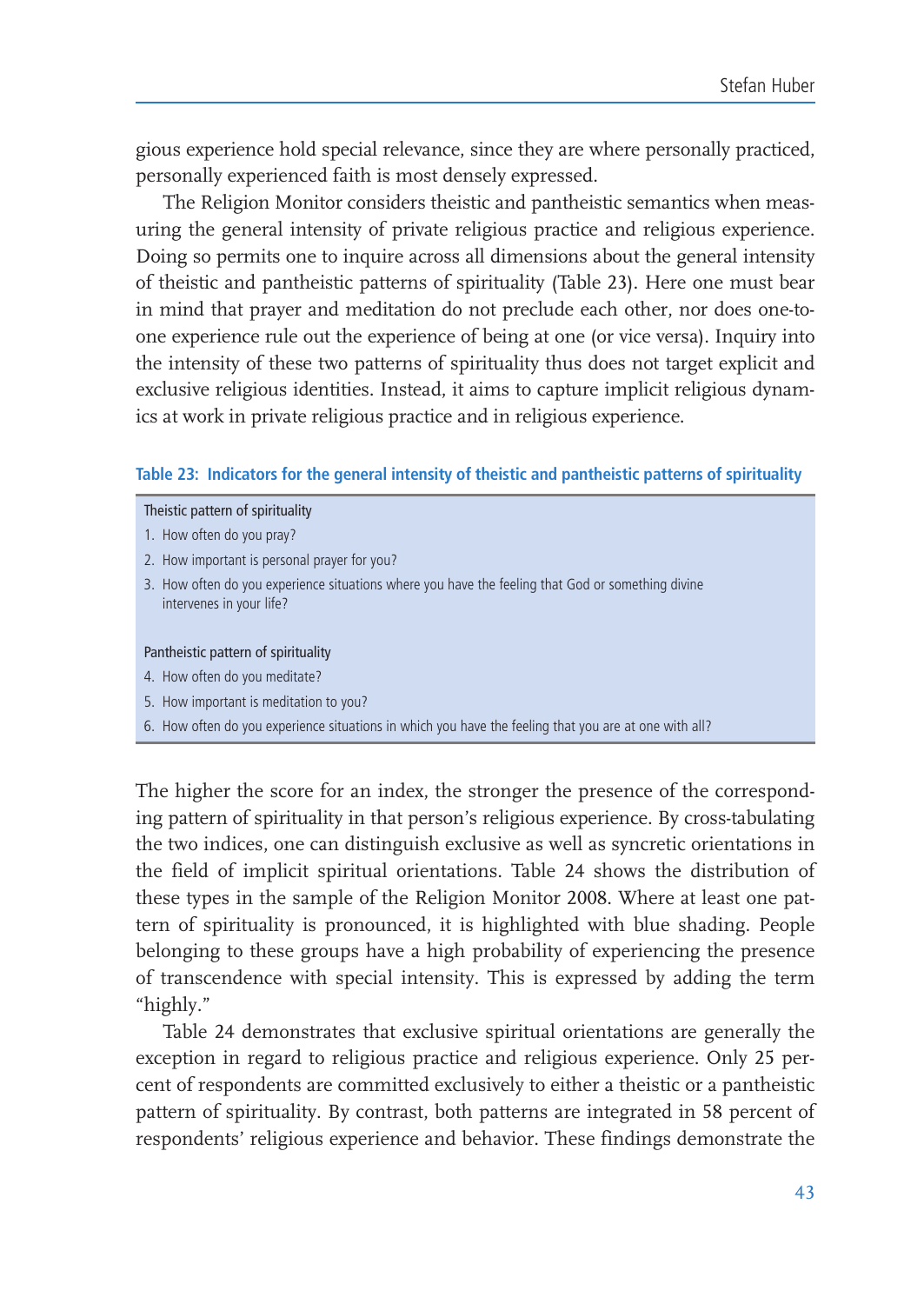|                                                         |               | Intensity of pantheistic patterns of spirituality |                                       |                                         |     |
|---------------------------------------------------------|---------------|---------------------------------------------------|---------------------------------------|-----------------------------------------|-----|
|                                                         |               | Low                                               | <b>Medium</b>                         | <b>High</b>                             |     |
| Intensity<br>of theistic<br>patterns of<br>spirituality | Low           | 18<br>Not spiritual                               | 6<br>Pantheistic                      | Highly pantheistic                      | 25  |
|                                                         | <b>Medium</b> | 11<br>Theistic                                    | 16<br>Integrative                     | 4<br>Highly pantheistic-<br>integrative | 31  |
|                                                         | <b>High</b>   | Highly theistic                                   | 16<br>Highly theistic-<br>integrative | 22<br>Highly integrative                | 44  |
| <b>Total</b>                                            |               | 36                                                | 37                                    | 27                                      | 100 |
| All data in percent, differences due to rounding        |               |                                                   |                                       |                                         |     |

### Table 24: Implicit spiritual orientations

broad relevance of both basic semantics. Explicit religious and spiritual identities can build upon them. Finally, it is remarkable that at least one of the two patterns of spirituality is strongly pronounced in nearly half of all respondents. This indicates that spirituality is a powerful presence in a person's experience of life.

The findings in Table 24 are intended primarily as a stimulus and starting point for more detailed analyses. An almost completely unexamined topic is the connection between implicit patterns of spirituality located at the level of religious practice and experience, and explicit religious attitudes and identities that lie more on the level of religious ideology. This can be analyzed in greater depth in the Religion Monitor thanks to its rich data on conceptions of the divine (see Table 6) and the general intensity of religious and spiritual self-concepts (see Table 19). When analyzing the distribution of implicit patterns of spirituality and their connection to various aspects of religious ideology, it makes sense to do this separately for each religious affiliation and cultural context. Such analyses can make a meaningful contribution to expanding our empirical knowledge about endogenous religious structures and dynamics.

# Interactions between the centrality and the content of religiosity

Inclusion of the psychological category of centrality is a new avenue in sociological studies of religion. Its integration into the Religion Monitor thus opens up a plethora of possibilities for innovative analysis. An especially promising approach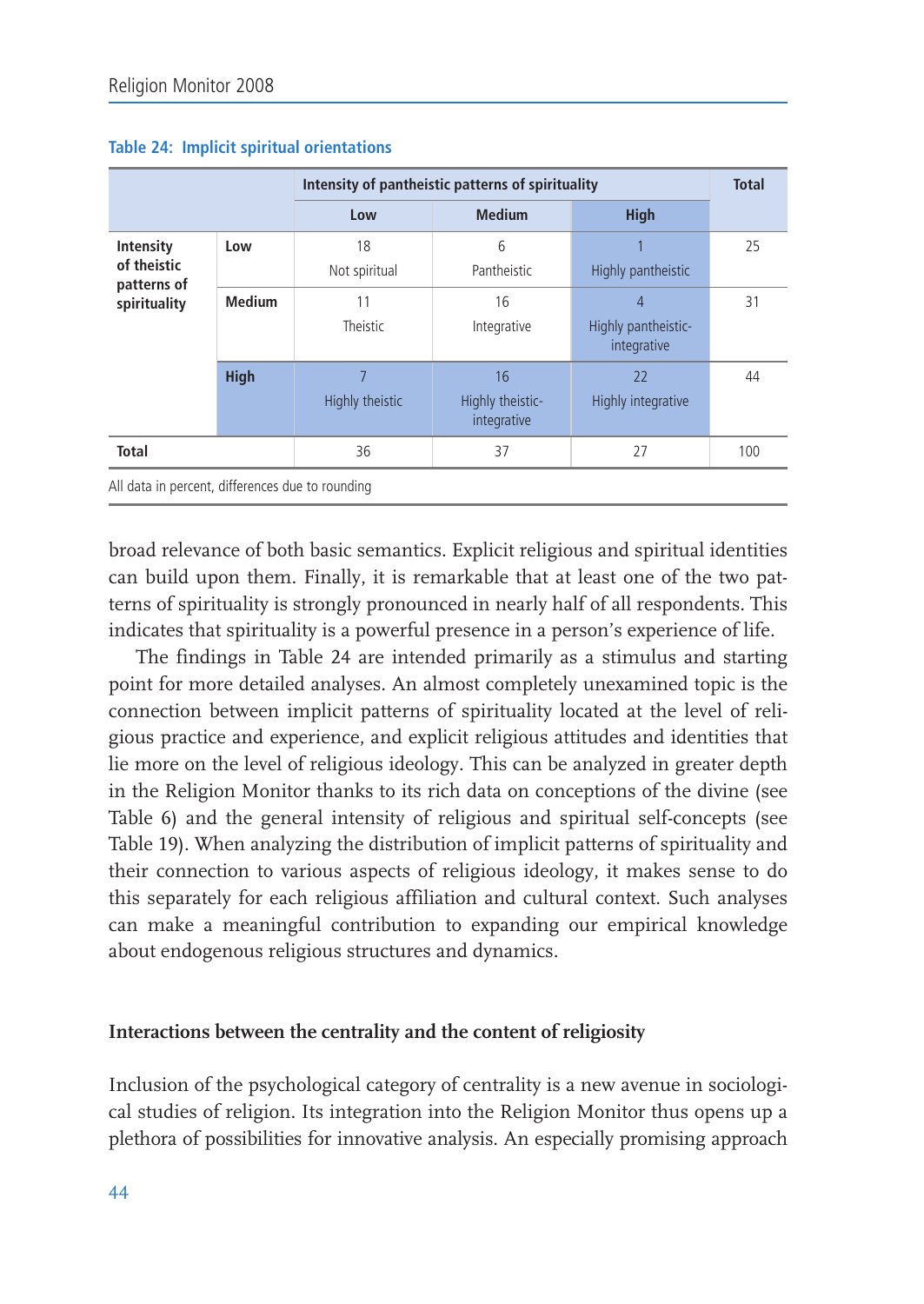is analysis of the interactions between the centrality and the content of religiosity (see Huber 2007 and 2008a; Huber and Klein 2008). This brings into focus the specific dynamics of highly religious individuals, who make up a full 41 percent of the sample for the Religion Monitor 2008. Such analyses are based theoretically on the assumption of a "qualitative leap" in the cognitive representation and psychic relevance of religious content in highly religious individuals, compared to moderately religious and non-religious individuals (Huber 2003). Two postulates can be formulated about this.

The first postulate relates to the cognitive representation of religious content. It ought to be considerably more extensive and sophisticated in highly religious individuals than in those who are moderately religious and non-religious. Not only is a good deal more religious content present in the personal religious systems of highly religious individuals, they are also significantly better able to distinguish between individual facets of religious content. Their religious experience and behavior is thus substantially richer and more complex. In religious terms, they "see" more, and with greater nuance. This should also be borne in mind in empirical studies of the global situation of religion.

The empirical validity of this postulate can be demonstrated with the example of the cognitive representation of nine religious emotions: awe, protection, gratitude, strength, joy, love, hope, justice, help (see Table 15). The common denominator of these emotions is that they express a positive psychological valence. In contrast, the inventory in Table 15 also includes four emotions with a negative valence and two that have a generally cathartic character, in psychological terms. Theoretically one can expect that among moderately religious and non-religious individuals, the cognitive representation of positive religious feelings will be dominated by their positive psychological valence. They "see" mainly the psychological valence, so to speak. In contrast, highly religious individuals should have a heightened perception of theological distinctions as well as the psychological valences. They also "see" a variety of theological problems such as holiness, providence and judgment, and they therefore draw additional distinctions along the lines of these categories.

One empirical measure of the degree of differentiation in the perception of religious emotions is their average intercorrelation. The stronger the perceptions of emotions correlate among themselves, the more strongly they will be dominated by their common quality, their positive valence. If it is true that highly religious people are more likely to perceive theological distinctions along with psychological commonalities, the average intercorrelation coefficient should be significantly lower for them than for moderately religious and non-religious indi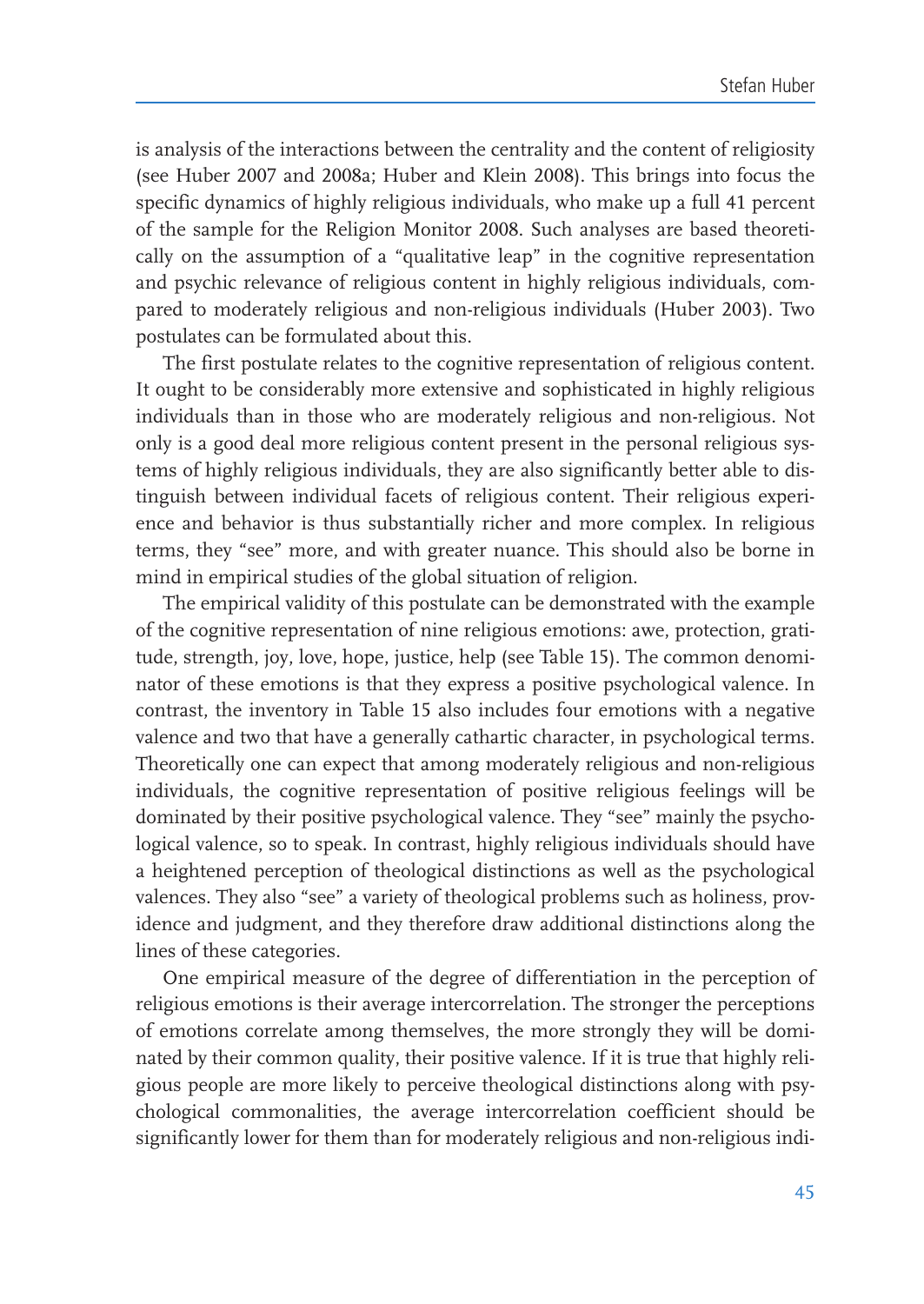viduals. Table 25 shows that this is indeed the case. The considerable difference between .43 and .66 can definitely be interpreted as a "qualitative leap."

| Level of centrality | Average intercorrelation (range) | <i>n</i> of the partial sample |
|---------------------|----------------------------------|--------------------------------|
| Non-religious       | $.66(.41 - .80)$                 | 1.668                          |
| Religious           | $.66(.53-.77)$                   | 7.790                          |
| Highly religious    | $.43$ (.25–.63)                  | 7.757                          |

Table 25: Average intercorrelation of positive religious emotions

The average was calculated on the basis of Fisher-Z transformed correlations.

The data included only those respondents who answered all nine questions on positive religious emotions.

The second postulate relates to the influence that religious content exerts on general experience and behavior. Such influence ought to be significantly greater for highly religious persons than for those who are moderately religious and nonreligious. In highly religious individuals, the personal religious system occupies a central position within the personality's cognitive and emotional architecture (see Huber 207: 214). Religious content thus penetrates the entire personality and exerts a clear influence on numerous areas of life. General experience and behavior thus have much stronger religious connotations in highly religious individuals. They very often see the world through religious glasses, so to speak. This, too, should receive more attention in empirical studies of the global situation of religion.

The empirical validity of the second postulate can be demonstrated with the example of the linkage between religion and politics. The Religion Monitor includes questions on the influence of religiosity on political opinions (IRP item) and on the importance of politics as an area of life (IPL item). The second question is posed independently of religiosity (see Tables 17 and 20). On the basis the religious system's central position alone, religiosity should influence political opinions more strongly among highly religious individuals than among those who are moderately religious and non-religious. The IRP averages in the second column of Table 26 suggest that this is the case. The political relevance of religiosity seems to increase together with the level of centrality.

The relationship between religion and politics in personal religious systems can be manifested in a variety of ways. The possibilities range from strict separation of the two realms to complete integration of politics into the sphere of religiosity. The responses to the IRP item also reflect this theme. The stronger a respondent feels that religiosity holds political relevance, the lower the probabil-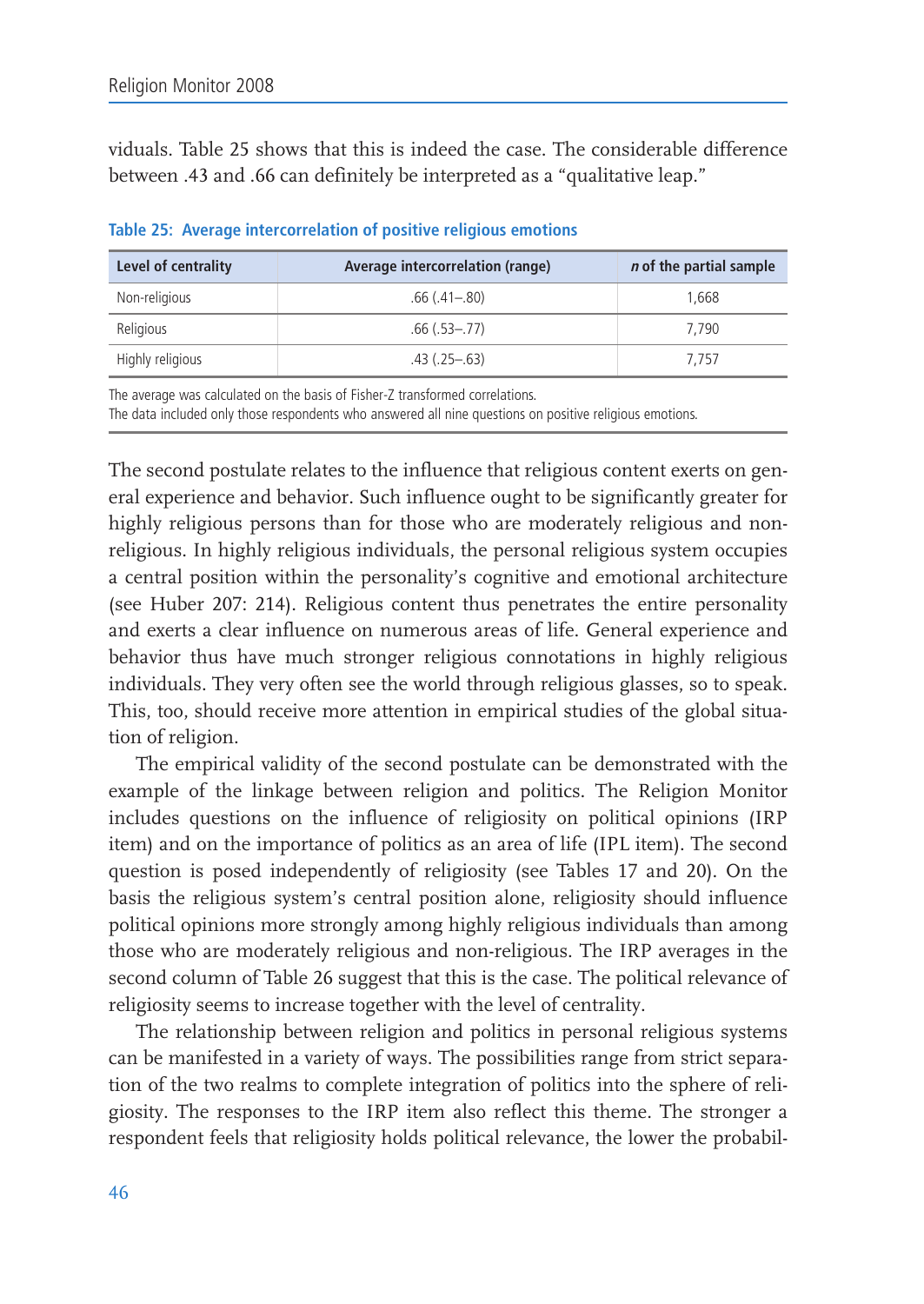| Level of<br>centrality | IRP(M) | IPL(M) | <b>Correlation IRP/IPL</b> | <i>n</i> of the<br>partial sample |
|------------------------|--------|--------|----------------------------|-----------------------------------|
| Non-religious          | 1.4    | 2.9    | .14                        | 1.727                             |
| Religious              | 2.2    | 2.9    | .25                        | 8,235                             |
| Highly religious       | 29     | 29     | .42                        | 7,898                             |

Table 26: Influence of religiosity on political opinions (IRP) and importance of politics as an area of life (IPL)-mean (M) and correlations

ity that religion and politics will be construed as separate spheres in one's personal religious system. The answers to the IRP item are thus, in themselves, not unequivocal evidence for the validity of the second postulate. They can also refer to the Gestalt of the content of one's personal religious system. In that case, a rise in the IRP mean would mean that at higher levels of centrality, the probability increases that the relation between religion and politics will tend toward the direction of integrating the political into the religious sphere.

However, unequivocal empirical evidence for the validity of the second postulate can be achieved by including the IPL item. If it is assumed that the IRP item basically expresses one element of the content of an individual's personal religious system, then the more centrally the religious system is positioned in the personality, the greater the influence this content should have on the general valuation of the realm of politics. This hypothesis can be tested with the correlation between the IRP and IPL items. The stronger influence of content at higher levels of centrality should be expressed in a higher correlation coefficient. This is the case, as the third column of Table 26 indicates. At .42, the correlation for highly religious individuals is significantly higher than for moderately religious (.25) and non-religious (.14) respondents. An element of religious content is thus significantly more strongly correlated with general experience and behavior in highly religious individuals. For this finding, too, the clear difference can be interpreted as a qualitative leap.

The data of the Religion Monitor provide impressive evidence for the empirical validity of both postulates on the cognitive representation and psychic relevance of religious content. Highly religious individuals, who account for 41 percent of the sample of the Religion Monitor 2008, have significantly more nuanced representations of religious content. Moreover, religious content has significantly greater relevance to experience and behavior for this group.

Further analyses should systematically differentiate these findings and go into more depth. Among the questions to be answered are the following: Which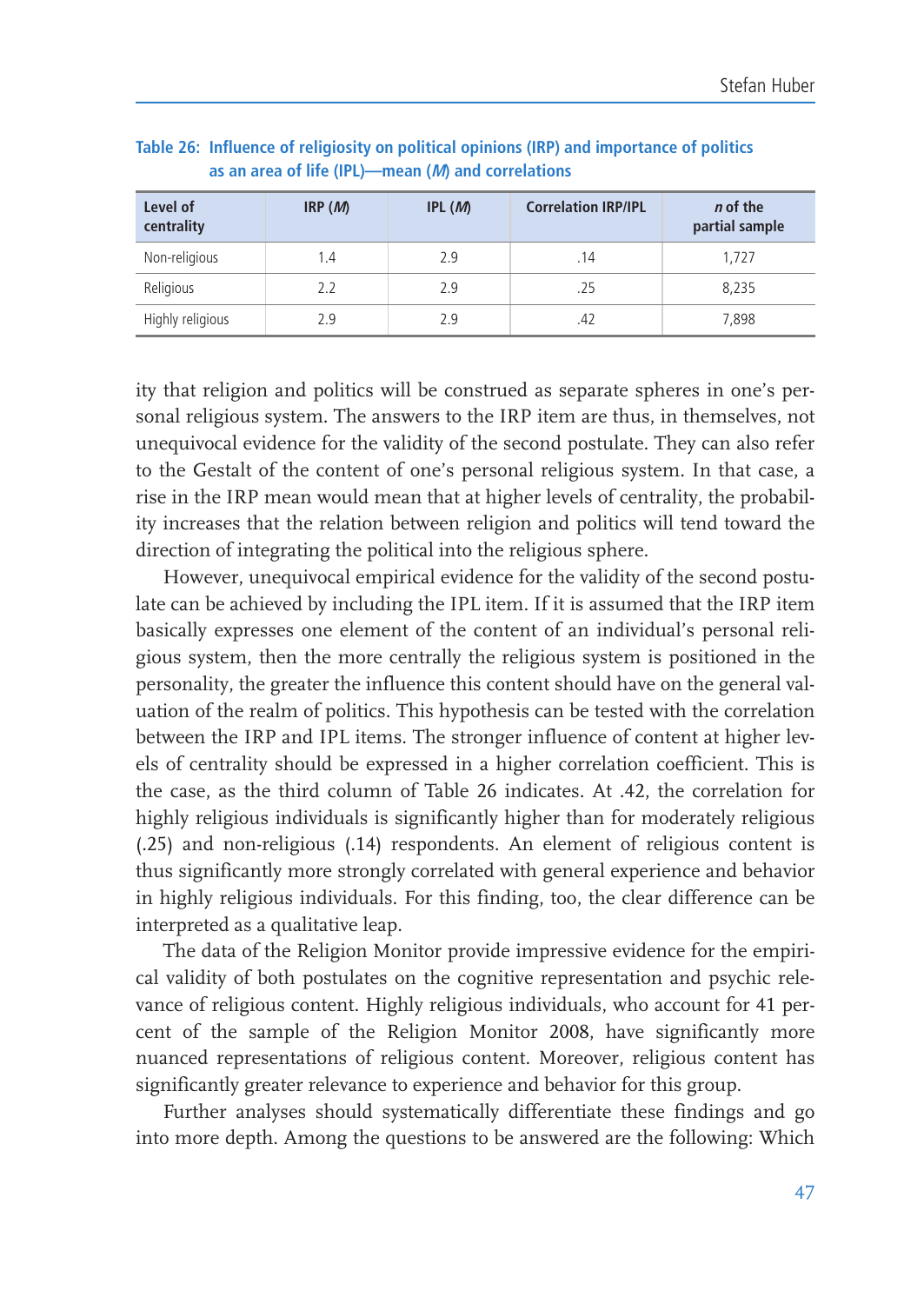religious content is typical for highly religious individuals? Which overarching Gestalten of content can be empirically distinguished for this group? Are there differences in this regard among various confessions and religious communities? Do the different Gestalten of content have discriminative effects in regard to general experience and behavior? To what extent can the centrality of religiosity and its content be explained by exogenous variables such as an individual's social position? Does the explanatory potency of exogenous variables differ between moderately religious and highly religious persons? How strong are the inner dynamics of religiosity for each of these two groups?

The Religion Monitor makes available for the first time a rich set of international and interreligious data that allows systematic study of endogenous religious structures and dynamics. This open new empirical and analytical access points to the complex phenomenon of religiosity. It can be expected to lead to an enormous advance in empirical research on religion that conceives of itself as international and interdisciplinary.

# **Bibliography**

- Allport, Gordon W. The individual and his religion: A psychological interpretation. New York, 1950.
- Allport, Gordon W., and J. Michael Ross. "Personal Religious Orientation and Prejudice." Journal of Personality and Social Psychology 5 (1967): 432-443.
- Altemeyer, Bob, and Bruce Hunsberger. "Authoritarism, Religious Fundamentalism, Quest, and Prejudice." The International Journal for the Psychology of Religion 2, no. 2 (1992): 113-133.
- Batson, C. Daniel. "Religion as Prosocial: Agent or Double-Agent?" Journal for the Scientific Study of Religion 15 (1976): 29-45.
- Batson, C. Daniel, and Patricia Schoenrade. "Measuring Religion as Quest: 1. Validity Concerns." Journal for the Scientific Study of Religion 30 (1991a): 416-429.
- Batson, C. Daniel, and Patricia Schoenrade. "Measuring Religion as Quest: 2. Reliability Concerns." Journal for the Scientific Study of Religion 30 (1991b): 430-447.
- Beit-Hallahmi, Benjamin, and Michael Argyle. The Psychology of Religious Behaviour, Belief and Experience. London, 1997.
- Cavalli-Sforza, Luigi L., Marcus W. Feldman, Kwang-Ho Chen, and Stanford M. Dornbusch. "Theory and Observation in Cultural Transmission." Science 218  $(1982): 19-27.$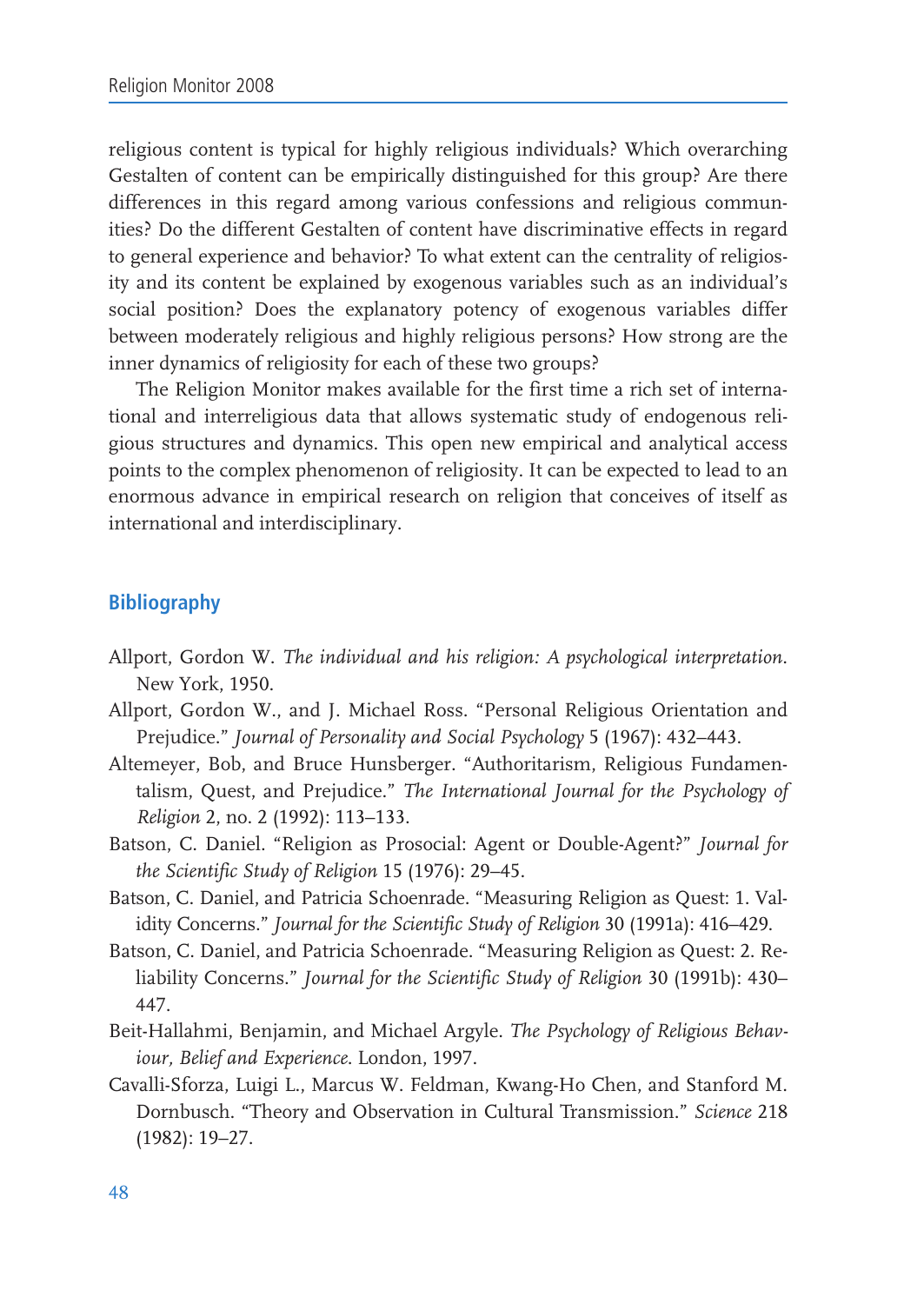- Felling, Albert, Jan Peters, and Osmond Schreuder. Religiositeit en Levensbeschouwing. Nijmegen, 1979.
- Felling, Albert, Jan Peters, and Osmond Schreuder. "Identitätswandel in den Niederlanden." Kölner Zeitschrift für Soziologie und Sozialpsychologie 34 (1982):  $26 - 53$ .
- Felling, Albert, Jan Peters, and Osmond Schreuder. Religion im Vergleich. Deutschland und Niederlande. Frankfurt am Main, 1987.
- Flournoy, Théodore. Les principes de la psychologie religieuse. Geneva, 1903.
- Francis, Leslie J., and Marian Carter. "Church-Aided Secondary Schools, Religious Education as an Examination Subject and Pupil Attitude Towards Religion." British Journal of Educational Psychology 50 (1980): 297–300.
- Gibson, Harry M., and Leslie J. Francis. "Measuring Christian Fundamentalist Belief among 11-15-Year-Old Adolescents in Scotland." In Research in Religious Education, edited by Leslie J. Francis, William K. Kay, and William S. Campbell, 249-255. Leominster, 1996.
- Glock, Charles Y. "On the Study of Religious Commitment." Religious Education 57 (1962): 98-110.
- Hill, Peter C., Kenneth I. Pargament, Ralph W. Hood Jr., Michael E. McCullough, James P. Swyers, David B. Larson, and Brian J. Zinnbauer. "Conceptualizing Religion and Spirituality: Points of Commonality, Points of Departure." Journal for the Theory of Social Behavior 30, no. 1 (2000): 51–77.
- Hood, Ralph W., Jr., Bernard Spilka, Bruce Hunsberger, and Richard Gorsuch. The Psychology of Religion: An Empirical Approach. 2nd ed. New York, 1996.
- Hood, Ralph. W., Jr., Peter C. Hill, and W. Paul Williamson. The Psychology of Religious Fundamentalism. New York, 2005.
- Huber, Stefan. Dimensionen der Religiosität. Skalen, Messmodelle und Ergebnisse einer empirisch orientierten Religionspsychologie. Bern, 1996.
- Huber, Stefan. Zentralität und Inhalt: Ein neues multidimensionales Messmodell der Religiosität. Opladen, 2003.
- Huber, Stefan. "Zentralität und Inhalt. Eine Synthese der Messmodelle von Allport und Glock." In Religiosität: Messverfahren und Studien zu Gesundheit und Lebensbewältigung. Neue Beiträge zur Religionspsychologie, edited by Christian Zwingmann and Helfried Moosbrugger, 79-105. Münster, 2004.
- Huber, Stefan. "The 'Structure-of-Religiosity-Test.'" European Network of Research on Religion, Spirituality, and Health. Newsletter 1, no.1 (2006): 1-2. Ed. Research Institute for Spirituality and Health. www.rish.ch/pdf/Newsletter2006-2.pdf (accessed June 28, 2008).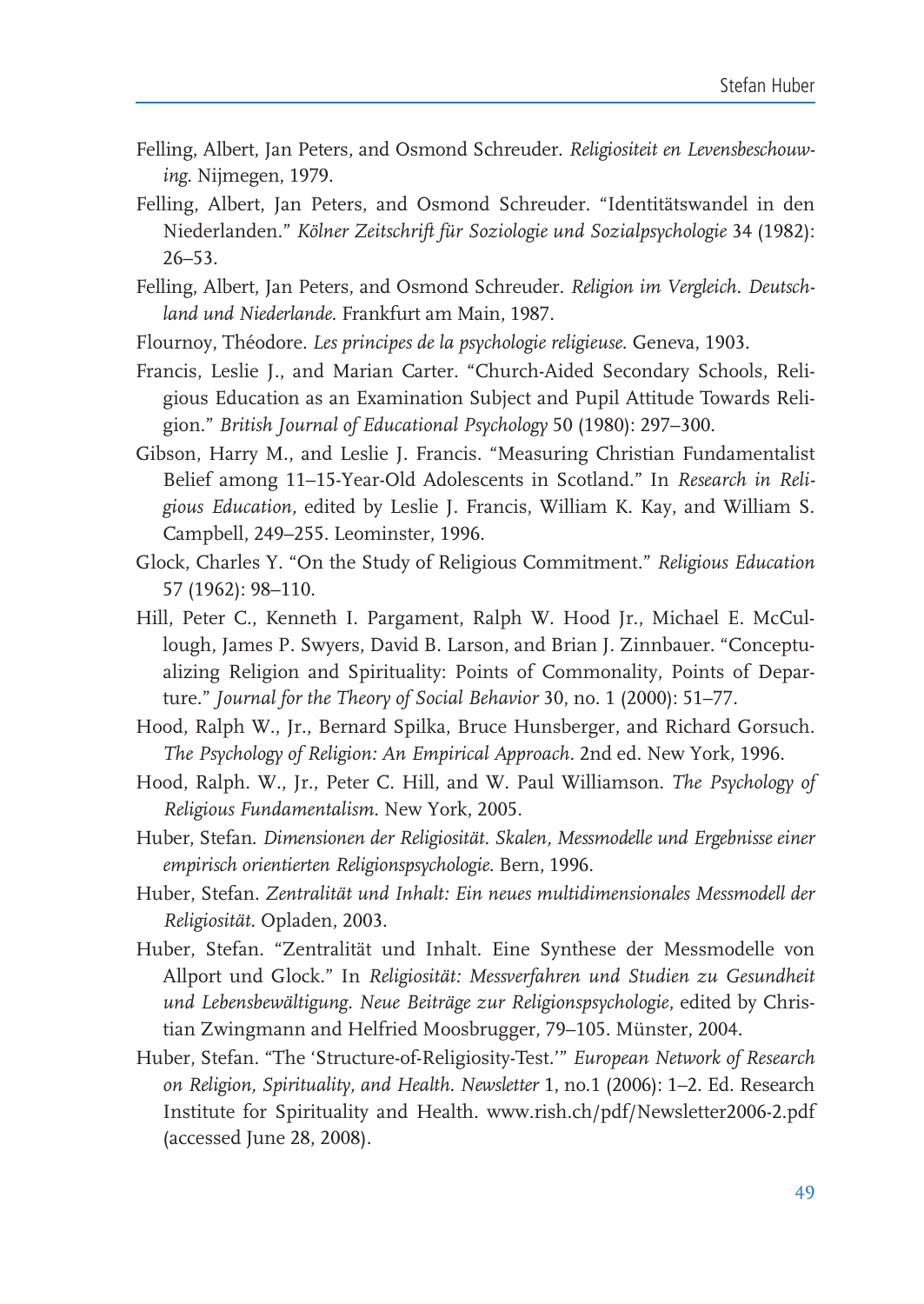- Huber, Stefan. "Are Religious Beliefs Relevant in Daily Life?" In Religion Inside and Outside Traditional Institutions, edited by Heinz Streib, 211-230. Leiden, 2007.
- Huber, Stefan. "Die dunkle Seite der Macht-Aspekte einer Soziologie des Teufels." In Engel unter uns. Soziologische und theologische Miniaturen, edited by Michael N. Ebertz and Richard Faber, 121-126. Würzburg, 2008a.
- Huber, Stefan. "Der Religiositäts-Struktur-Test (R-S-T). Kernkonzepte und Anwendungsperspektiven." Prävention. Zeitschrift für Gesundheitsförderung 31, no. 2 (2008b): 38-39.
- Huber, Stefan. "Der Religiositäts-Struktur-Test (R-S-T). Systematik und operationale Konstrukte." In Individualisierung-Spiritualität-Religion: Transformationsprozesse auf dem religiösen Feld in interdisziplinärer Perspektive. Studien zu Religion und Kultur vol. 1, edited by Wilhelm Gräb and Lars Charbonnier, 137-171. Münster. 2008c.
- Huber, Stefan, and Constantin Klein. "Faith or morality? 'Theological Sediments' Depending on Centrality, Content, and Social Context of Personal Religious Construct Systems." In Text and Tables: Qualitative, Quantitative and Comparative Perspectives in Empirical Theology, edited by Leslie J. Francis, Mandy Robbins, and Jeff Astley. Leiden, 2008.
- Klein, Constantin, and Cornelia Albani. "Religiosität und psychische Gesundheit. Eine Übersicht über Befunde, Erklärungsansätze und Konsequenzen für die klinische Praxis." Psychiatrische Praxis 34 (2007): 58-65.
- Krech, Volkhard. "Wohin mit der Religionswissenschaft? Skizze zur Lage der Religionsforschung und zu Möglichkeiten ihrer Entwicklung." Zeitschrift für Religions- und Geistesgeschichte 58, no. 2 (2006): 97-113.
- Meulemann, Heiner. "Existentialismus, Naturalismus und Christentum. Religiöse Weltbilder in Deutschland 1982–2007." In Religionsmonitor 2008, edited by the Bertelsmann Stiftung, 104-112. Gütersloh, 2007.
- Moscovici, Serge. "The Phenomenon of Social Representations." In Social Representations, edited by Robert M. Farr and Serge Moscovici, 3-69. Cambridge, 1984.
- Pargament, Kenneth I., Bruce W. Smith, Harold G. Koenig, and Lisa Perrez. "Patterns of Positive and Negative Religious Coping with Major Life Stressors." Journal for the Scientific Study of Religion 37, no. 4 (1998): 710–724.
- Perrin, Robin D., and Armand L. Mauss. "Strictly Speaking ...: Kelley's Quandary and the Vineyard Christian Fellowship." Journal for the Scientific Study of Religion 32, no. 2 (1993): 125-135.
- Plessner, Helmut. Die Stufen des Organischen und der Mensch. Berlin and Leipzig, 1928.